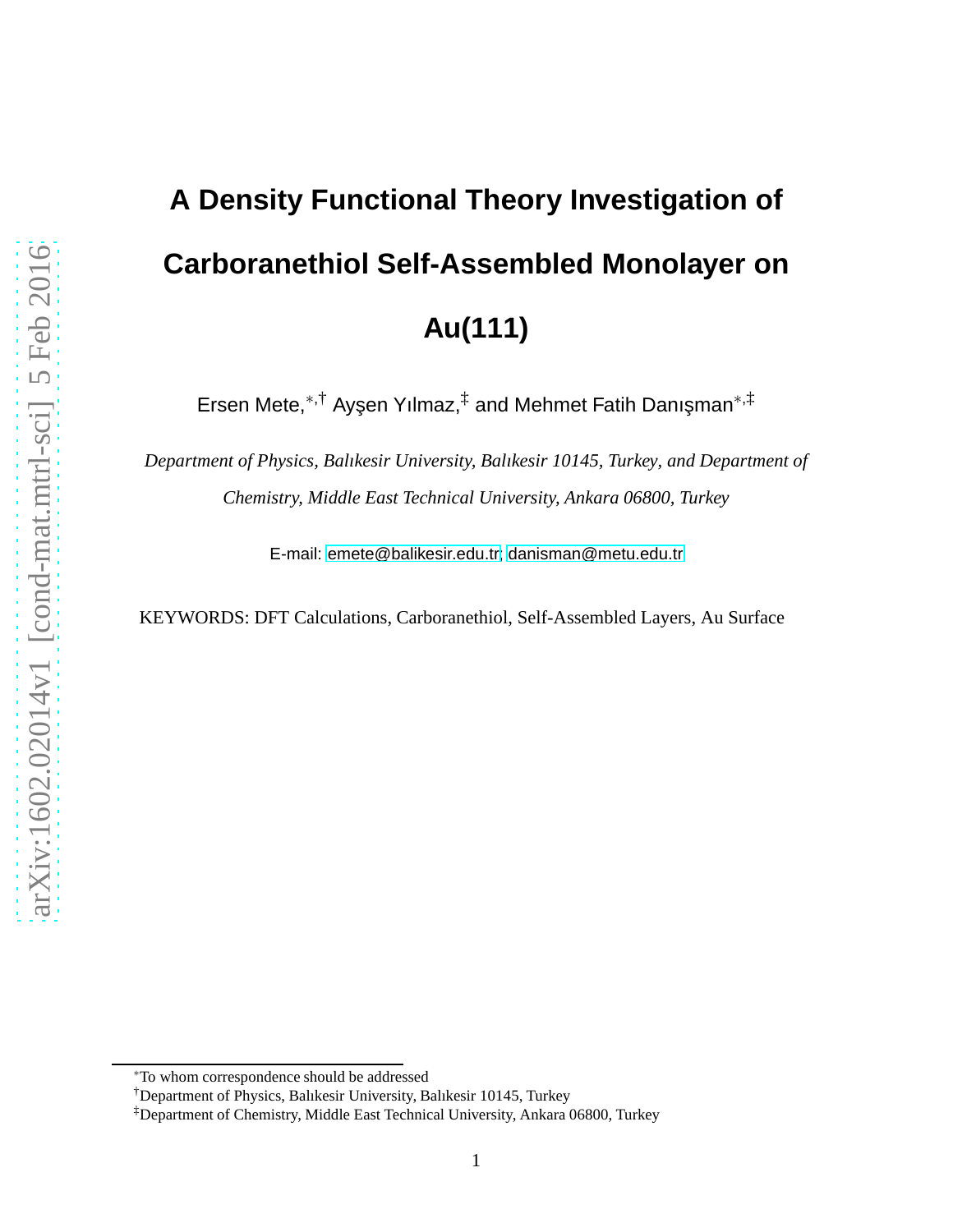#### **Abstract**

Isolated and full monolayer adsorption of various carboranethiol  $(C_2B_{10}H_{12}S)$  isomers on gold (111) surface have been investigated using both the standard and van der Waals density functional theoretical calculations. The effect of differing molecular dipole moment orientations on the low energy adlayer geometries, the binding characteristics and the electronic properties of the self-assembled monolayers of these isomers have been studied. Specifically, the binding energy and work function changes associated with different molecules show a correlation with their dipole moments. The adsorption is favored for the isomers with dipole moments parallel to the surface. Of the two possible unit cell structures, the  $(5\times5)$  was found to be more stable than the  $(\sqrt{19} \times \sqrt{19})R23.4^\circ$  one.

#### **Introduction**

Thiol self-assembled monolayers (SAMs) on metal surfaces are ubiquitous systems due to their easy adaptability in many different applications ranging from bio-sensors to electronics.<sup>[1](#page-13-0)-4</sup> The utility of these systems is that by designing/using an appropriate thiol molecule, the properties of the metal surfaces can be altered in a controlled way. The properties of thiol SAMs are governed by the balance between the intermolecular and molecule-surface interactions and have been the subject of intense experimental<sup>[2](#page-13-1)-7</sup> and computational<sup>[8](#page-14-2)-39</sup> studies. By playing with the chemical nature of the thiol molecules this balance can be altered and SAMs with different structural, interface and/or surface properties could be obtained.

One very important property, especially for electronic applications, is the work function of the metal surface coated with the SAM which can be controlled by tuning the dipole moment of the molecules forming the SAM.<sup>[18](#page-15-0)[,20](#page-15-1)[,21](#page-15-2)[,30](#page-16-0)[,31](#page-17-1)[,34](#page-17-2)[,40](#page-18-0)[,41](#page-18-1)</sup> To alter the work function either single component SAMs made up of thiol molecules with appropriate dipole moment or mixed SAMs made up of two different thiol molecules each with a different dipole moment can be employed.<sup>[17](#page-15-3)[,41](#page-18-1)[–46](#page-18-2)</sup> In both cases, most of the time, the dipole moment of the molecules are tuned by adding a functional group to the backbone or to the end of the molecules. This approach however not only changes the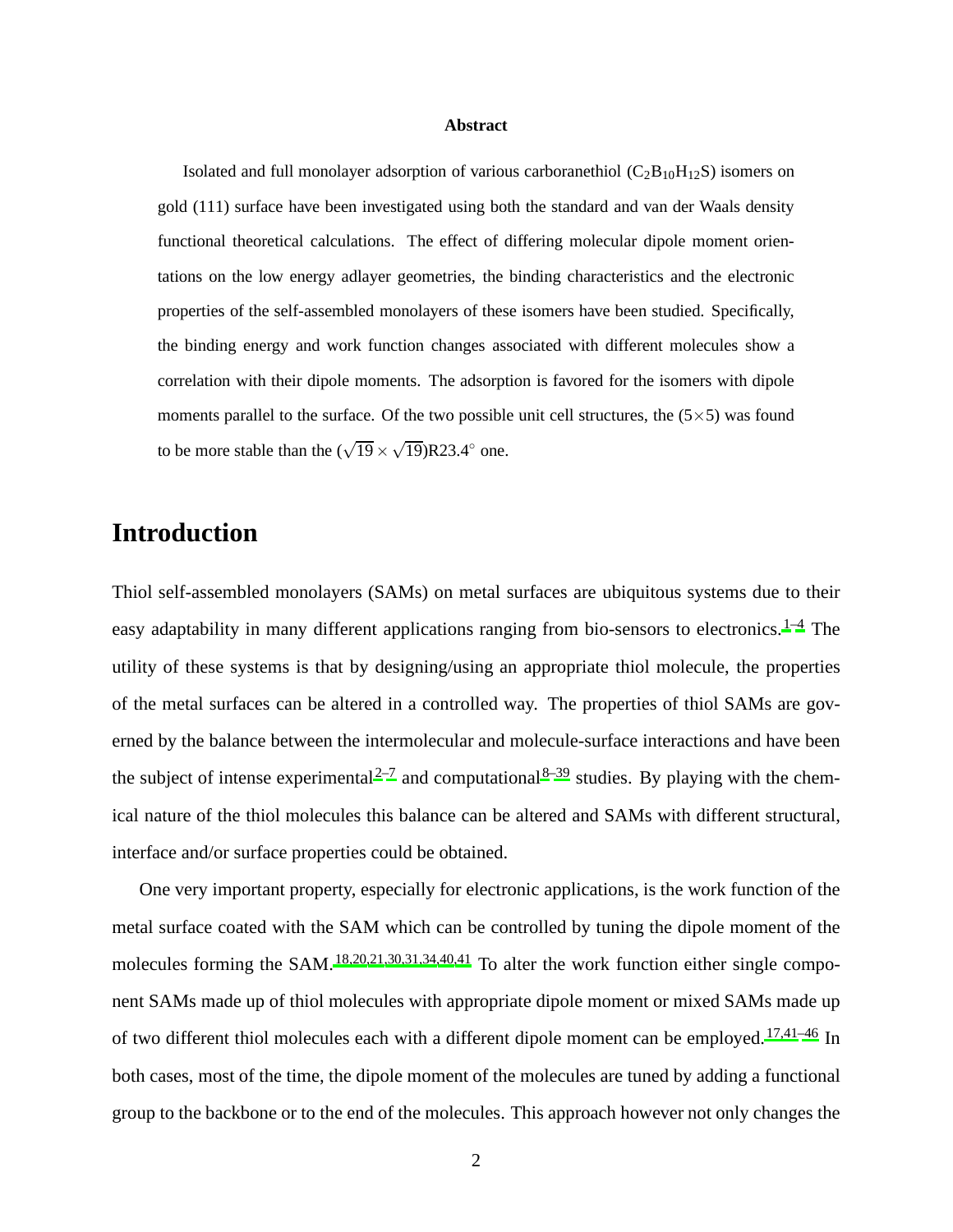dipole moment but also alters the geometry of the molecule which in turn may result in SAMs with different structural properties which is coupled to the electronic properties of the film/surface. To be able to study the effect of geometry and the chemical/electronic nature of the molecule on the properties of the film independently, hence, it is necessary to decouple these two changes in the molecule. Dicarbacloso-dodecaborane thiols  $(C_2B_{10}H_{12}S)$ , will be referred to as carboranethiols) is an outstanding alternative to this end, since by playing with the positions of the carbon and sulfur atoms, the electronic properties of the molecule (i.e. dipole moment) can be altered without changing geometry. This fact combined with their chemical stability and almost spherical shape make CTs unique molecules for studying the fundamental properties of thiol SAMs and for preparing films that can be used in many different applications. Hence, SAMs of CTs and their derivatives have attracted increasing interest in recent years.<sup>[47](#page-18-3)[–58](#page-20-0)</sup>

Recently, Lübben and coworkers have demonstrated that by using pure and mixed SAMs of two carborane dithiol isomers  $[1,2-(HS_2)-1,2-C_2B_{10}H_{10}$  and  $9,12-(HS_2)-1,2-C_2B_{10}H_{10}]$  with opposite dipole moments, the surface potential of silver surfaces could be tuned. Weiss et al., on the other hand, used two CT isomers  $[1-HS-1,7-C_2B_{10}H_{11}$  (M1) and 9-HS-1,7-C<sub>2</sub>B<sub>10</sub>H<sub>11</sub> (M9), see figure 1 for naming of CT isomers] and were able to tune the gold work function over a range of 0.8 eV by preparing mixed SAMs of these two isomers in different ratios.<sup>[53](#page-19-0)</sup> Then, they used such SAM coated gold surfaces as electrodes of organic field effect transistors and observed an improvement in the device characteristics. In addition they found that M1 adsorbs on the Au(111) surface stronger than M9, based on contact angle and reflection absorption IR spectroscopy results, and attributed this to dipole-dipole interactions of the molecules in the SAM. In case of M1 the dipole moment vector of the molecule is parallel to the gold surface (see Figures [1](#page-3-0) and [2\)](#page-6-0) whereas for M9 the direction is perpendicular to the surface. Hence Weiss *et al.* proposed that the head-to-tail orientation of the dipoles of the M1 molecules could yield a more favorable adsorption when compared with M9. In addition, very recently they showed that dipole-dipole interactions to be highly defect tolerant based on STM measurements<sup>[57](#page-20-1)</sup> which can be interpreted as another outcome of the importance of the dipole-dipole interactions on determining thiol film structure and adsorption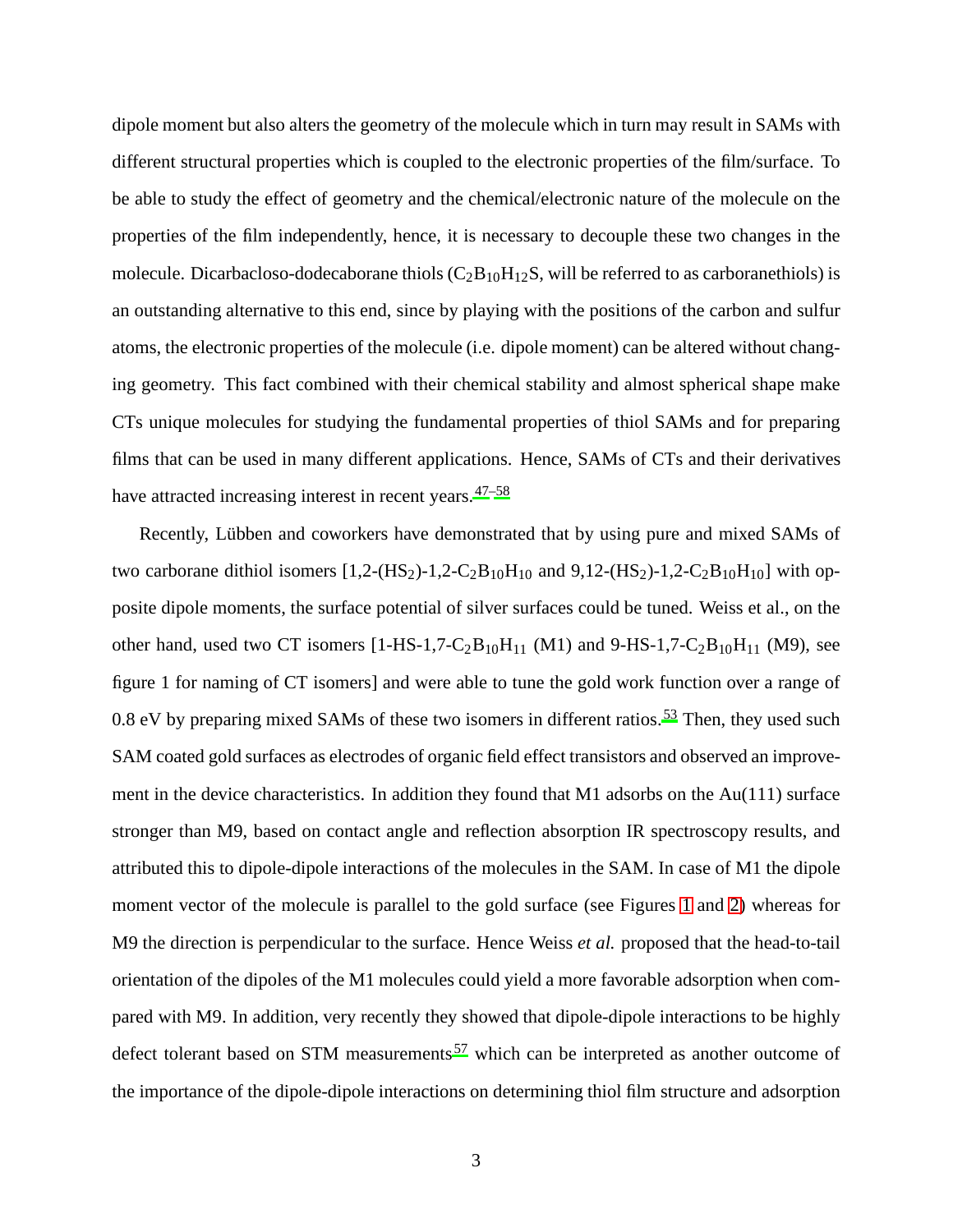strength. Finally, based on scanning tunneling microscope images, they suggested two possible unit cell  $[(5 \times 5)$  and  $(\sqrt{19} \times \sqrt{19})R23.4^o]$  structures for M1 and M9 SAMs which are depicted in Figure [3.](#page-8-0)[55](#page-19-1)

Inspired by these experimental results we set out to perform a computational study to investigate the relation between the dipole moments of the molecules and their binding strengths and monolayer electronic and crystal structures. To this end we have calculated the dipole moments of all possible CT isomers shown in Figure [1](#page-3-0) by using density functional theory. Then we have modeled isolated molecules on Au(111) surface and determined the binding energies. Finally for the isomers M1 and M9 we have performed calculations for different full monolayer structures and determined the preferred crystal structure and the effect of the crystal structure on the electronic properties of the interface.

<span id="page-3-0"></span>

Figure 1: The vdW-optimized structures of CT isomers. The numbering scheme is given in the M1 molecule.

## **Theoretical Methods**

In order to describe the atomic and electronic structures of isolated and full monolayer adsorption of carboranethiols on the flat gold surface, periodic boundary density functional theory (DFT) calculations were carried out based on the projector augmented-wave  $(PAW)^{59}$  $(PAW)^{59}$  $(PAW)^{59}$  method as imple-mented in VASP.<sup>[60](#page-20-3)[–62](#page-20-4)</sup> Single particle valence states were expanded in terms of plane waves up to a kinetic energy cutoff of 400 eV. The electron-electron exchange and correlation interactions have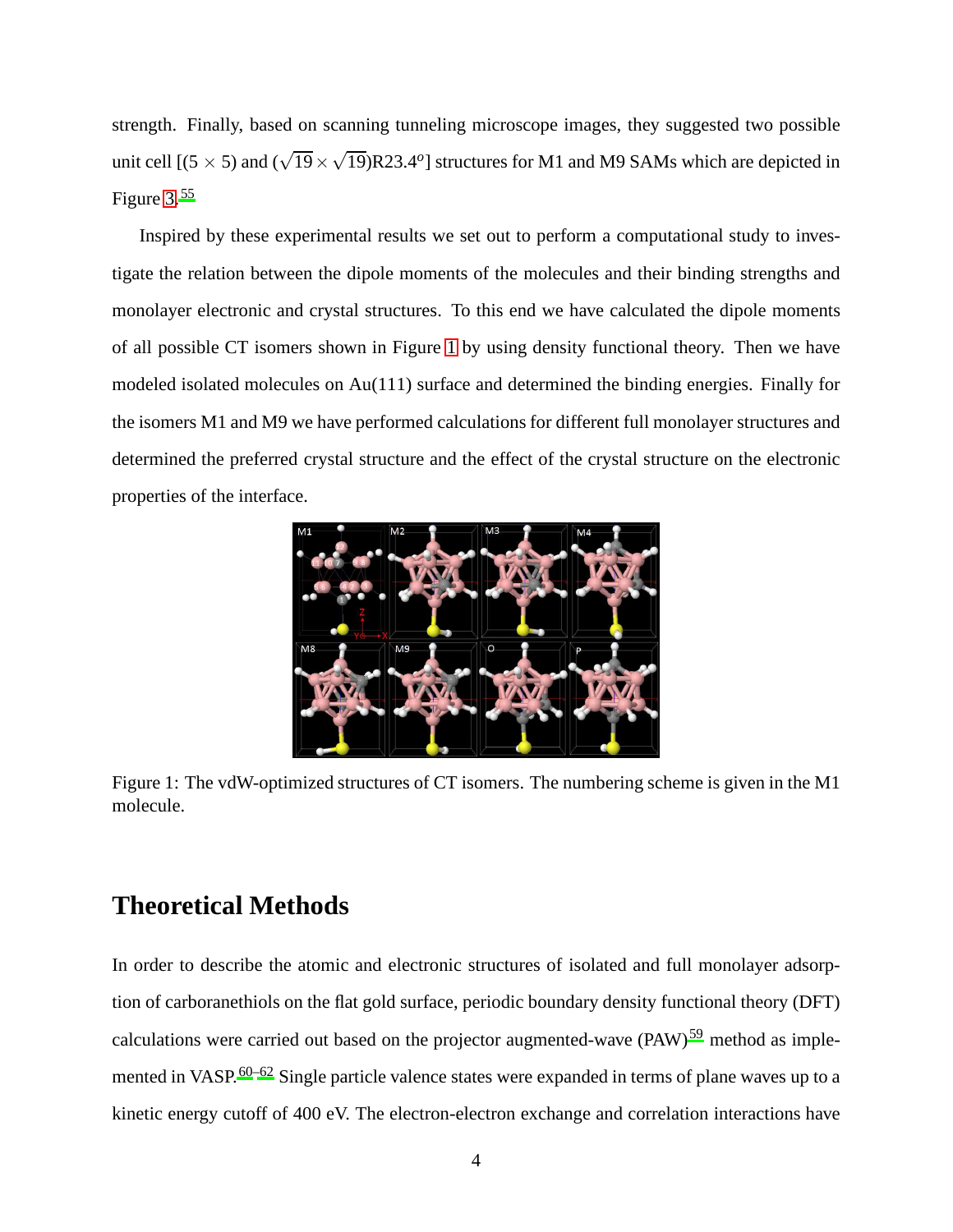been included using both the standard Perdew-Burke-Ernzerhof (PBE) functional within the gen-eralized gradient approximation (GGA) and the dispersion corrected optB86b-vdW functional<sup>[63](#page-20-5)</sup> within the van der Waals density functional (vdW-DF) approach.<sup>[64](#page-20-6)</sup> The vdW correction mimics the attractive electronic interactions beyond the equilibrium separations. Therefore, the basic idea is to include the long range part of the correlation energy as a fully nonlocal functional of the charge density.

Before moving on to the surface properties, we tested PBE and optB86b-vdW (exchangecorrelation) XC functionals against the lattice parameter of the bulk gold (fcc). The standard PBE gives a value of 4.160 Å. The vdW correction leads to 4.125 Å which better compares with the experimental value of 4.078  $\AA$ .<sup>[65](#page-20-7)</sup> We modeled the flat gold surface as a four atomic layer slab in a supercell which also contains a vacuum region with a height of 21 Å along the surface normal. This vacuum separation reduces to  $14 \text{ Å}$  after CT molecule adsorption on the surface. Initial coordinates of gold atoms were taken from their bulk positions. Then, we performed a full optimization of the ionic coordinates and lattice translation vectors based on the variational minimization of the Hellmann-Feynman forces by requiring each spatial component to be less than 0.01 eV/ $\AA$  on each atom. The average nearest neighbor Au-Au bonds were found as 2.917  $\AA$  with and as 2.942 Å without the dispersive corrections. The standard XC functionals tend to overestimate the bond lengths especially in metallic systems. This is basically due to the local density approximation (LDA). It tries to parametrize the XC energy as a functional of the electron density from the uniform distribution of an homogeneous electron gas with the same charge density.

For calculations involving molecular adsorbates on the surface, the gold atoms at the bottom two layers were frozen to their fully relaxed positions. The  $(5 \times 5)$  surface unit cell is considered for the adsorption of an isolated CT on Au(111). This supercell is large enough to put at least 9.9 Å separation between the periodic images of the CT adsorbates on the surface.

In the full monolayer CT coverage on flat gold, we considered the  $(5 \times 5)$  and  $(\sqrt{19} \times \sqrt{19})$ R23.4<sup>°</sup> structures as a probable surface phases as suggested by recent experiments.<sup>[55](#page-19-1)</sup> The surface Brillouin zone integrations were carried out over *k*-point samplings with Γ-centered 5×5×1 meshes. Our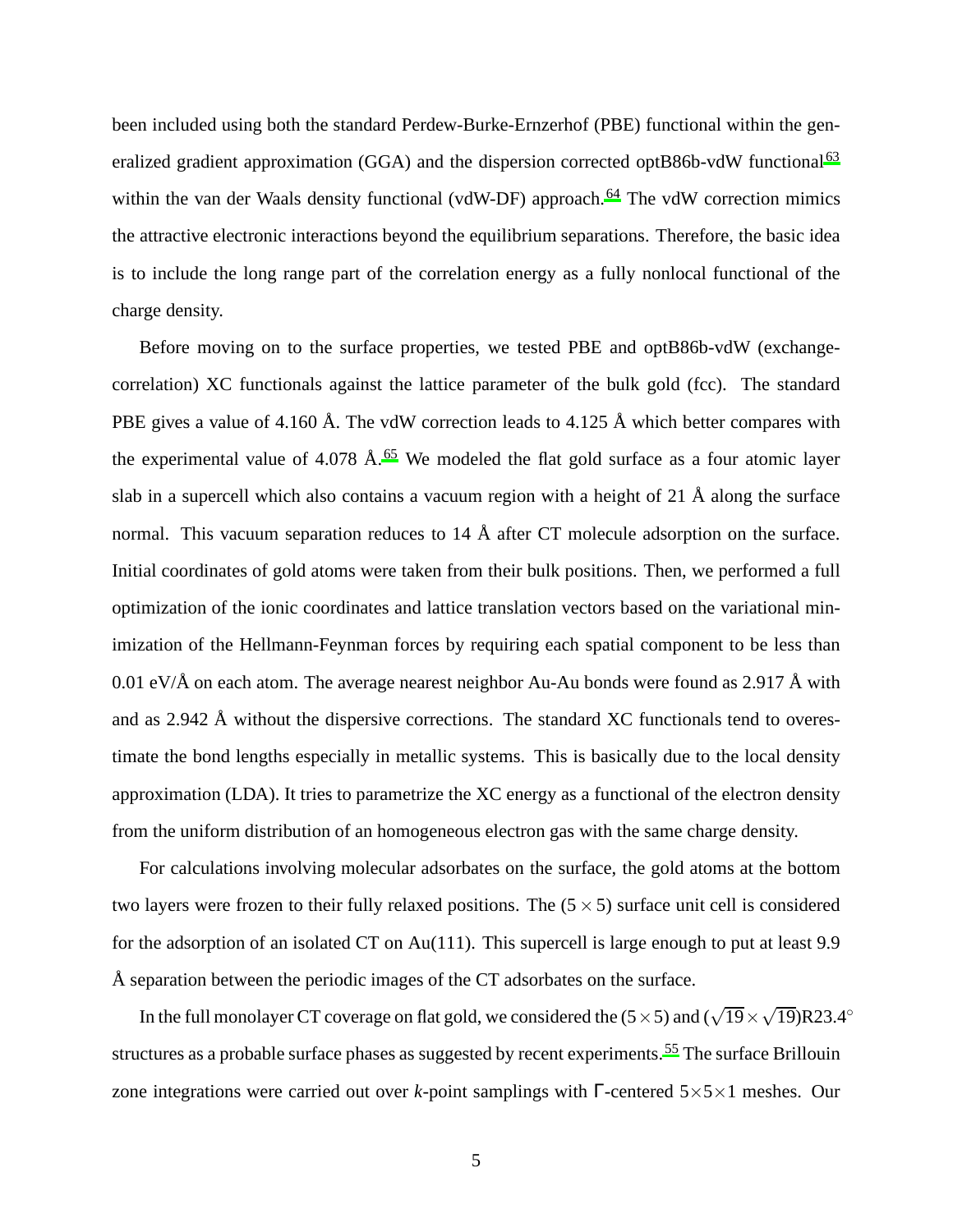tests with denser *k*-point grids showed that the total energies were converged to an accuracy of 10 meV. The density of states (DOS) calculations were performed with  $7 \times 7 \times 1$  *k*-point mesh using the tetrahedron method.

The dissociative adsorption energies of Au(111) surfaces with isolated and full monolayer CTs can be calculated by,

$$
E_{\text{ads}} = E_{\text{CT/Au}(111)} - E_{\text{Au}(111)} - n(E_{\text{CT}} - \frac{1}{2}E_{H_2}),
$$

where  $E_{CT-H/Au(111)}$ ,  $E_{Au(111)}$ ,  $E_{CT}$  and  $E_{H_2}$  are the total energies of the Au(111) slab with CTs which lost their tail hydrogens, of the clean Au(111) slab, of a single CT in a big box and of a hydrogen molecule in vacuum, respectively. In this expression, *n* is the number of CT adsorbates on the surface.

<span id="page-5-0"></span>Table 1: Relative total energies,  $E_t$ , and dipole moments,  $\mu$ , of carboranethiol (CT) com**pounds in the gas phase calculated using both PBE and optB86b-vdW functionals.**

| CT             | <b>PBE</b>  |               |               |         |      |  | vdW-DF      |           |           |         |       |  |  |
|----------------|-------------|---------------|---------------|---------|------|--|-------------|-----------|-----------|---------|-------|--|--|
|                | $E_{\rm t}$ | $\mu_{\rm x}$ | $\mu_{\rm v}$ | $\mu_z$ | μ    |  | $E_{\rm t}$ | $\mu_{x}$ | $\mu_{y}$ | $\mu_z$ | $\mu$ |  |  |
| M1             | 0.999       | $-0.56$       | $-1.55$       | $-0.66$ | 1.78 |  | 1.008       | $-0.58$   | $-1.53$   | $-0.64$ | 1.76  |  |  |
| M <sub>2</sub> | 0.002       | $-0.41$       | $-0.43$       | $-1.53$ | 1.64 |  | 0.013       | $-0.40$   | $-0.43$   | $-1.50$ | 1.61  |  |  |
| M <sub>3</sub> | 0.020       | 3.08          | 0.05          | 0.81    | 3.18 |  | 0.040       | 3.05      | 0.05      | 0.77    | 3.15  |  |  |
| M <sub>4</sub> | 0.000       | 2.16          | $-0.40$       | 2.29    | 3.17 |  | 0.000       | 2.13      | $-0.39$   | 2.26    | 3.13  |  |  |
| M8             | 0.008       | 1.59          | 1.21          | 0.84    | 2.16 |  | 0.018       | 1.58      | 1.20      | 0.82    | 2.15  |  |  |
| M <sup>9</sup> | 0.065       | 1.27          | 1.53          | 3.34    | 3.89 |  | 0.085       | 1.26      | 1.52      | 3.33    | 3.87  |  |  |
| Ortho          | 1.576       | 1.78          | 0.96          | $-3.10$ | 3.70 |  | 1.596       | 1.76      | 0.92      | $-3.08$ | 3.66  |  |  |
| Para           | 0.869       | $-0.25$       | 0.59          | 0.84    | 1.06 |  | 0.887       | $-0.25$   | 0.57      | 0.81    | 1.02  |  |  |

#### **Results and Discussion**

The gas phase structures of various CT variants were obtained with both the standard PBE and the modern vdW-DF functionals. The positional labeling of the carboranethiol isomers follow as shown in Figure [1.](#page-3-0) Although the cage geometries are essentially similar their relative total energies and dipole moments are different (see Table [1\)](#page-5-0).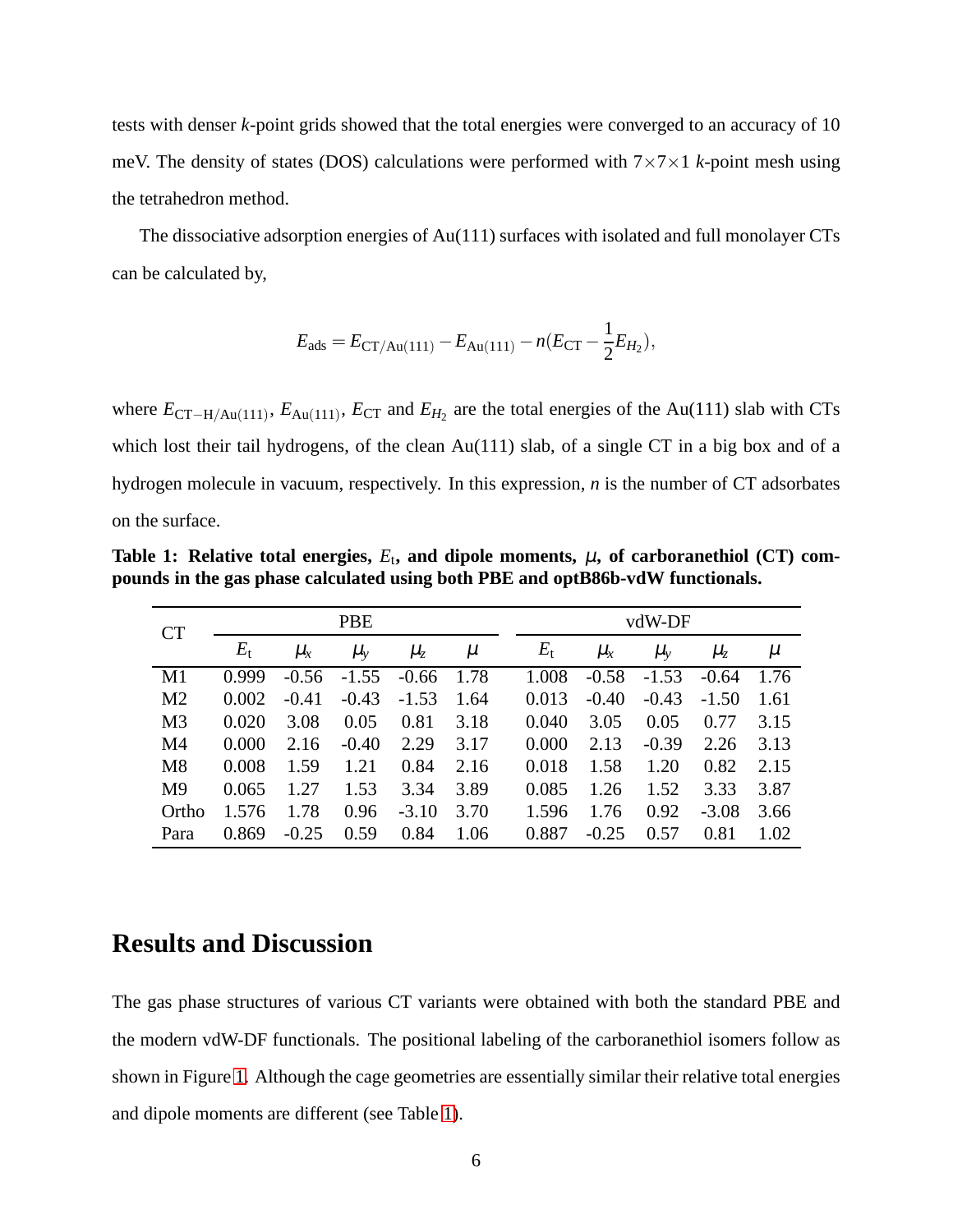<span id="page-6-0"></span>

Figure 2: Plots showing the a) XY, c) XZ components of the dipole moments of the CT isomers in the gas phase. b) Chart showing the Z, XY components of the dipole moments and corresponding adsorption energies of CT isomers on Au(111). d) Optimized geometries of the isolated M1, M4 and M9 CTs on the gold surface.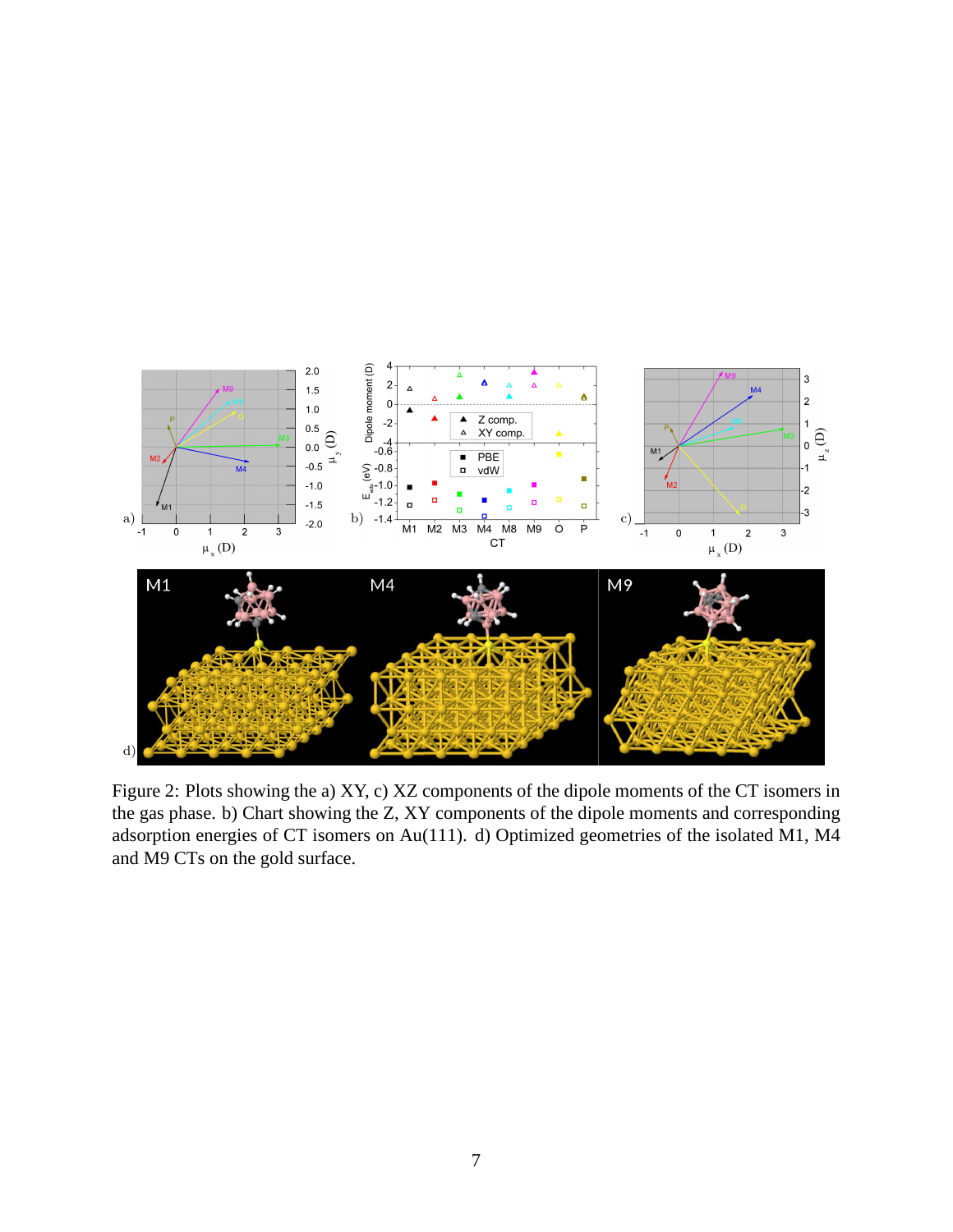We considered all probable adsorption configurations of CTs on the unreconstructed gold (111) surface. For instance, the adsorption of M9 on gold at the bridge site is energetically 0.52 eV higher than the most favorable position at the hollow site. In addition, when initially placed on top of one of the surface gold atoms, the molecule relaxes into the bridge configuration. We also checked and saw that a geometry optimization of an isolated CT starting from the bridge does not end up with the hollow position. This result is not enough to rule out the possibility of the coexistence of both adsorption types in an experimental realization. Indeed, our 1 ML results show that while most of the molecules are adsorbed at the hollow site, small number of them come close to the bridge site as shown in Figure [3.](#page-8-0)

<span id="page-7-0"></span>**Table 2: Relative total cell energies,** *E*<sup>t</sup> **, and dissociative adsorption energies,** *E*ads**, of Au(111) with a single isolated CT, calculated using PBE and optB86b-vdW methods.**

|                |             |               | <b>PBE</b>                    | optB86b-vdW |  |      |               |                                |      |
|----------------|-------------|---------------|-------------------------------|-------------|--|------|---------------|--------------------------------|------|
| <b>CT</b>      | $E_{\rm t}$ | $E_{\rm ads}$ | $d_{S-Au}$                    | h           |  |      | $E_{\rm ads}$ | $d_{S-Au}$                     |      |
| M1             | 1.14        |               | $-1.02$ 2.44, 2.47, 2.57      | 1.49        |  |      |               | $1.15 -1.23 -2.42, 2.44, 2.52$ | 1.43 |
| M <sub>2</sub> | 0.21        |               | $-0.97$ 2.44, 2.46, 2.53      | 1.45        |  | 0.20 |               | $-1.17$ 2.42, 2.44, 2.48       | 1.37 |
| M <sub>3</sub> | 0.10        | $-1.10$       | 2.45, 2.45, 2.51              | 1.51        |  | 0.10 |               | $-1.29$ 2.44, 2.45, 2.49       | 1.48 |
| M <sub>4</sub> | 0.00        |               | $-1.17$ 2.43, 2.45, 2.50      | 1.40        |  | 0.00 |               | $-1.36$ 2.39, 2.41, 2.46       | 1.35 |
| M8             | 0.13        |               | $-1.06$ 2.43, 2.45, 2.51      | 1.41        |  | 0.11 |               | $-1.26$ 2.42, 2.43, 2.48       | 1.37 |
| M <sup>9</sup> | 0.24        |               | $-0.99$ 2.45, 2.46, 2.50      | 1.55        |  | 0.19 |               | $-1.20$ 2.43, 2.45, 2.49       | 1.51 |
| Ortho          | 2.11        |               | $-0.63$ 2.43, 2.44, 2.51      | 1.44        |  | 1.79 |               | $-1.16$ 2.42, 2.43, 2.49       | 1.38 |
| Para           | 1.12        |               | $-0.92$ 2.44, 2.47, 2.56 1.48 |             |  | 1.00 |               | $-1.24$ 2.41, 2.42, 2.49       | 1.35 |

In the minimum energy adsorption, a single CT molecule attaches to the surface via its tail sulphur which shows three-fold coordination with the nearest neighbor gold atoms at the hollow site. The three S-Au bonds are not equal in length as presented in Table [2.](#page-7-0) For the isolated case of M9 on Au(111), they are found as 2.45, 2.46, 2.50Å with PBE and 2.43, 2.45, 2.49 Å with vdW-DF at the hollow position. Although the vdW-DF bond lengths are only slightly shorter than the PBE ones, the inclusion of the dispersive forces have non negligible effect on the minimum energy geometries especially on the surface gold atoms in the vicinity of the adsorption region. The standard PBE functional leads to considerable local distortion on the gold surface while it is less noticeable when vdW corrections apply. For instance, M9 sits on the hollow site above the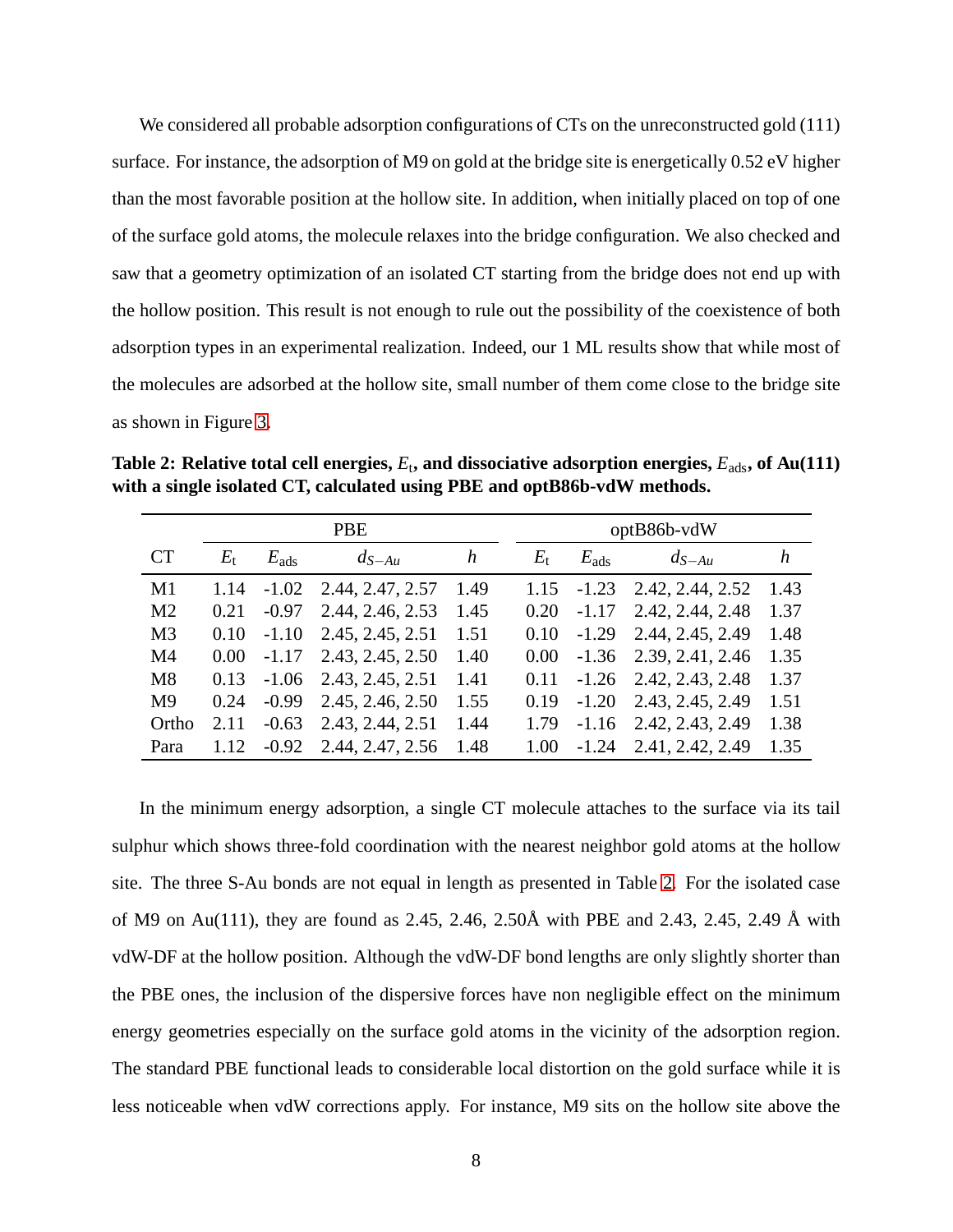surface gold triangle where the three Au-Au distances become 3.45, 3.49, 3.49 and 3.37, 3.37, 3.42 Å with the PBE and optB86b-vdW functionals, respectively.

<span id="page-8-0"></span>

Figure 3: The adsorption geometry of  $(5 \times 5)$  and  $(\sqrt{19} \times \sqrt{19})R23.4^\circ$  structures of 1ML M1 and M9 on the unreconstructed Au(111) surface optimized using vdW-DF.

In Figure [2,](#page-6-0) the dipole moments and the adsorption geometries of the studied CT isomers are shown. When the z components of the dipole moments are considered, a correlation with the adsorption energies can be noticed. A dipole monent vector pointing above the surface results in lower binding energies with both PBE and optB86b-vdW functionals. Whereas dipole moment vectors pointing towards the surface increase binding energies.

The work function of the clean gold (111) surface is calculated using the expression  $W =$ *V*(∞)−*E*<sub>F</sub> as 5.15 eV. Here, *V*(∞) is the electrostatic potential in the vacuum and E<sub>*F*</sub> is the Fermi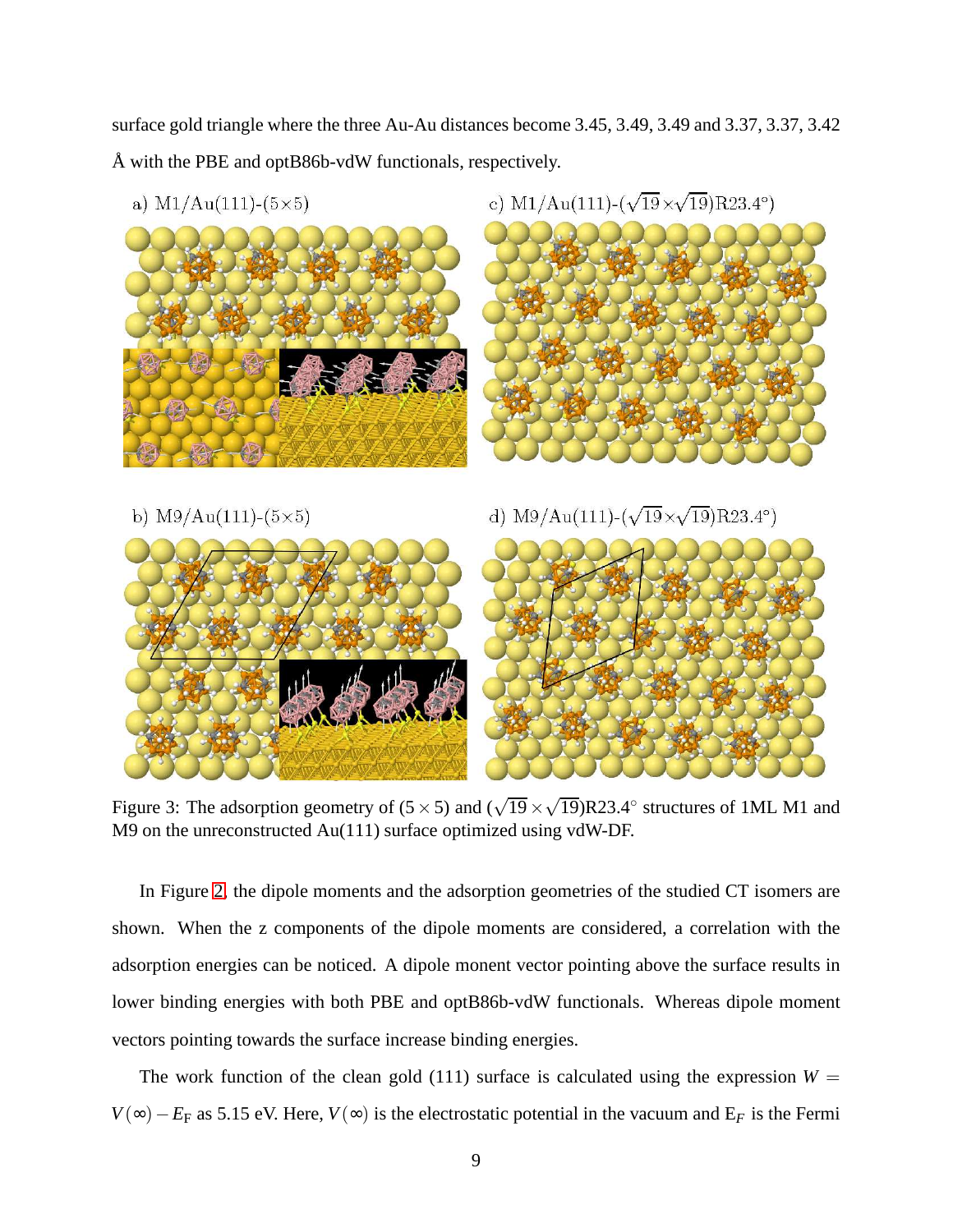<span id="page-9-0"></span>

Figure 4: Electrostatic potential energy profiles of the Au(111) slab with M1 and M9 CT adlayers.  $\bar{V}(z)$  is plane averaged along the surface normal. V<sub>vac</sub> is the potential energy value at the vacuum regions and  $E_F$  is Fermi level.

energy. We obtained the real space electrostatic potential  $V(x, y, z)$  in a self-consistent DFT calculation. Then the plane averaged potential is given by

$$
\bar{V}(z) = \frac{1}{A} \iint_{cell} dx dy V(x, y, z)
$$
\n(1)

where A is the surface unit cell area. The plots for surfaces with M1 and M9 SAM structures are presented in Figure [4.](#page-9-0)

The dissociative adsorption of an isolated M9 molecule on the gold  $(5 \times 5)$  surface corresponding to 0.25 ML coverage yields a work function of 4.81 eV. The same surface structure with an isolated M1 gives this value as 5.13 eV. For a full M9 adlayer on the gold surface, it becomes 4.45 eV while M1 SAM leads to a work function of 5.20 eV. In other words, M9 SAM results in a reduction of 0.70 eV in the work function of the gold surface while M1 SAM increases it by 0.05 eV. When the electrostatic potential profiles of M1 and M9 SAM structures in Figure [4](#page-9-0) are compared, the higher potential well depth of M1 indicates a lower electron density in the molecular film relative to M9. This implies a stronger interaction between the M1 layer and the gold surface. Therefore, these results indicate a better binding in favor of M1 adlayer. Weiss *et al.*, in their experimental study, have reported a reduction of 0.4 eV for M9 and increase of 0.4 eV for M1 SAMs.[53](#page-19-0) Though the changes in the work function due to individual M1 and M9 SAMs we report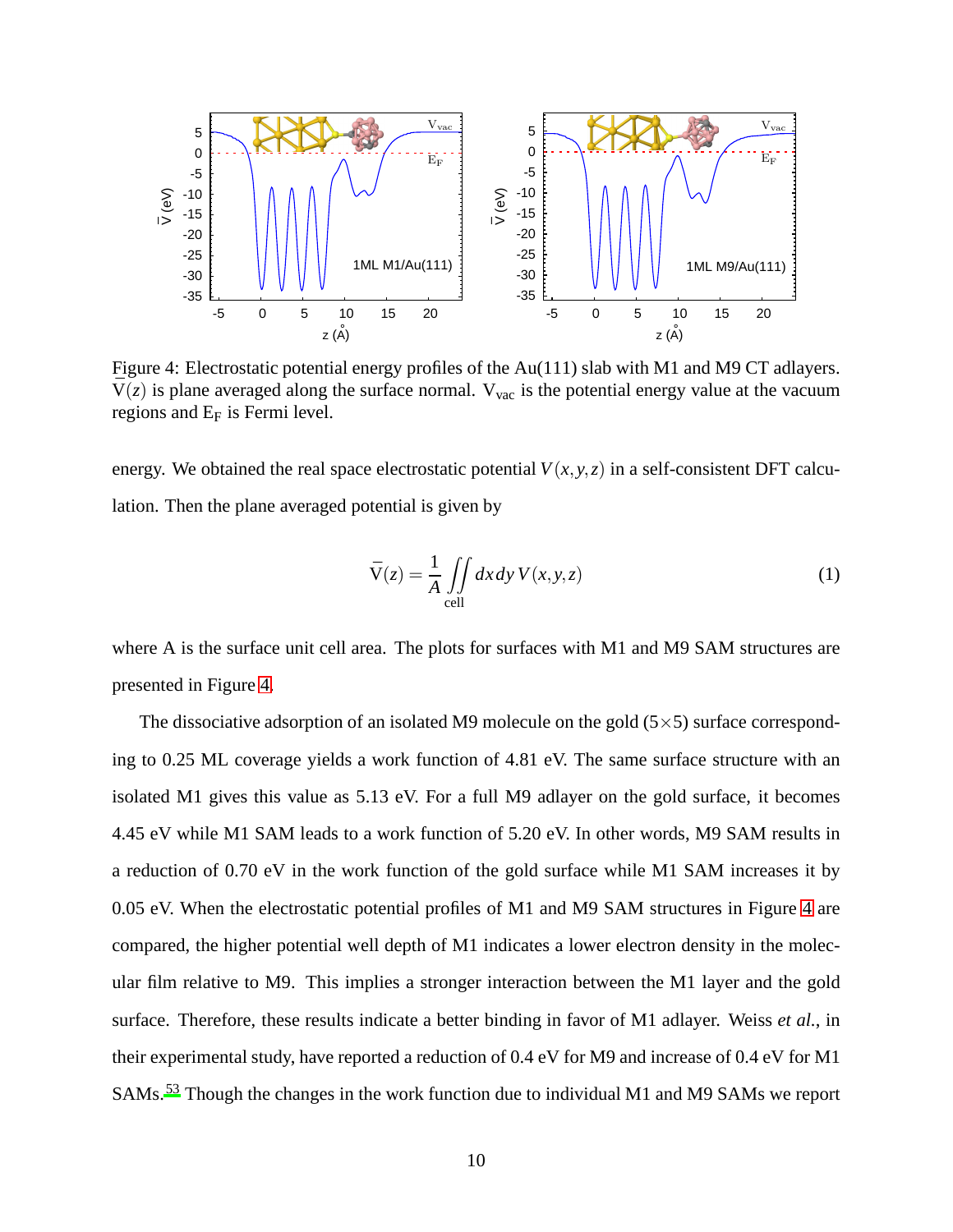<span id="page-10-1"></span>here do not match very well with the experimental results, the total variation (0.75 eV) agrees very well with the experimental value  $(0.8 \text{ eV})$ .

Table 3: Relative total cell energies,  $E_t$ , the dissociative adsorption energies,  $E_{\text{ads}}$ , and the **heights of a full CT adlayer on Au(111) with two different phases calculated using the PBE and the optB86b-vdW exchange-correlation functionals.**

<span id="page-10-0"></span>

|    | <b>PBE</b> |                                                       |  |  |  |                                | $optB86b-vdW$ |                            |                                             |             |                                             |  |  |
|----|------------|-------------------------------------------------------|--|--|--|--------------------------------|---------------|----------------------------|---------------------------------------------|-------------|---------------------------------------------|--|--|
| CT |            | $(\sqrt{19} \times \sqrt{19})$ R23.4°<br>$(5\times5)$ |  |  |  |                                | $(5\times5)$  |                            | $(\sqrt{19} \times \sqrt{19})R23.4^{\circ}$ |             |                                             |  |  |
|    | $E_{t}$    | $E_{\rm ads}$                                         |  |  |  | $h$ $E_t$ $E_{\text{ads}}$ $h$ |               | $E_t$ $E_{\text{ads}}$ $h$ |                                             | $E_{\rm t}$ | $E_{\rm ads}$ h                             |  |  |
|    |            | M1 3.55 -0.48 2.05 3.51 0.73 1.55                     |  |  |  |                                |               |                            |                                             |             | 2.74 -0.70 2.02 2.44 -0.35 1.49             |  |  |
| M9 |            | $0.00$ $-0.30$ $2.05$ $0.00$ $0.79$ $1.56$            |  |  |  |                                |               |                            |                                             |             | $0.00$ $-0.51$ $2.01$ $0.00$ $-0.02$ $1.49$ |  |  |



Figure 5: Relative energy of single  $M9 + Au(111)$  combined system with respect to the tilting angle of S-Au bond. The zero of the angle is set as the minimum energy vertical alignment of M9 that is not perfectly perpendicular to the surface.

We have computed the relative cell energy of an isolated M9 as a function of the tilting angle as shown in Fig. [5.](#page-10-0) M9 makes an angle of  $\sim 10^{\circ}$  with the surface normal at its minimum energy binding. The potential energy barrier is almost 2.1 eV between standing up and lying parallel orientations. This big energy difference can be attributed to the generation of strong Au-S bonds by M9 with large molecular dipole.

The average value of the nearest neighbor spacings between the carboranethiol isomers at 1ML on Au(111)-(5×5) are about 7.2 Å and 7.0 Å with and without vdW corrections. The corresponding mean values slightly change to 7.4 Å and 7.2 Å on the  $(\sqrt{19} \times \sqrt{19})R23.4^{\circ}$  structure. These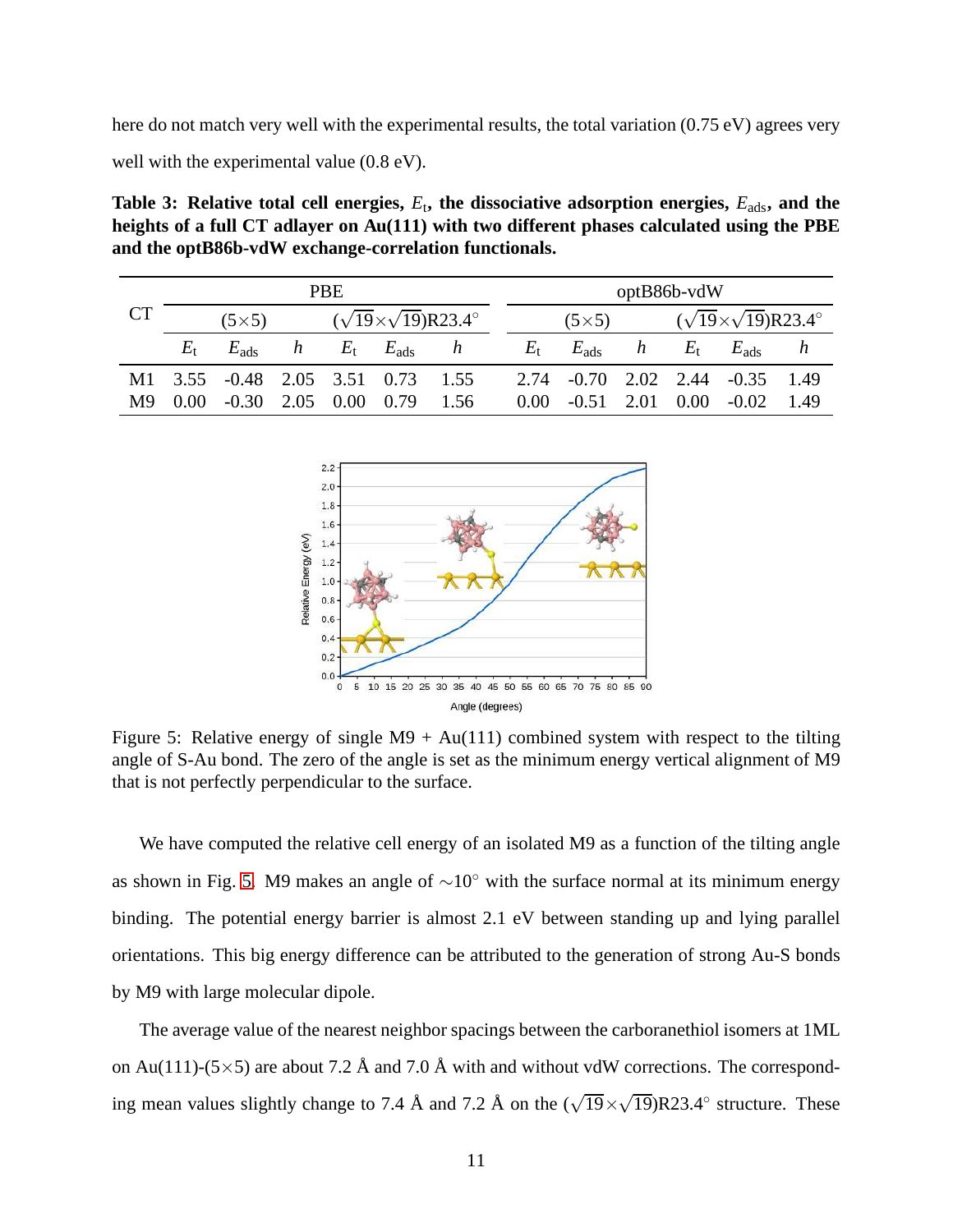<span id="page-11-0"></span>

Figure 6: Calculated total and partial densities of states (DOS) of isolated and 1ML M1/M9 CT on Au(111). Shaded regions indicate the molecular contributions. The DOS plots of a single M1/M9 in the gas phase and of an adlayer without the gold slab are presented in the lower two panels, correspondingly.

geometry optimization results are consistent with experimental value of  $7.2\pm0.4$  Å.<sup>[55](#page-19-1)</sup> When the relative total energies of the flat gold surfaces with M1 and M9 adlayers are compared, the latter is found to be energetically more preferable than the former by 3.55 eV by PBE or 2.74 eV by vdW-DF per  $(5\times5)$  unit cell as seen in Table [3.](#page-10-1) On the other hand, the adsorption energy comparisons favor M1 over M9 in terms of stability at both low and full concentrations. The PBE functional appears to underestimate the adsorption energies. Especially, PBE does not give any binding for 1 ML CT on  $(\sqrt{19} \times \sqrt{19})$ R23.4° unit cell yielding a positive adsorption energy. This result urges the importance of vdW corrections in the theoretical description of metal-organic systems. Hohman *et al.* reported that M1 is the preferred species in mixed monolayers. Our vdW-DF results indicate a stronger adsorption in favor of M1 relative to M9 in good agreement with the experiments.<sup>[55](#page-19-1)</sup> The most striking difference of these similar CT isomers is their dipole moments. Therefore, the dipole-dipole interactions between the molecules has a significant role in the SAM stability on the gold surface.

We have calculated the total and projected densities of states (DOS) of Au(111) with M9 and M1 at low and full coverages using the vdW-DF theory calculations. We chose M9 and M1 because they cause work function changes in the opposite directions. We first stated with the electronic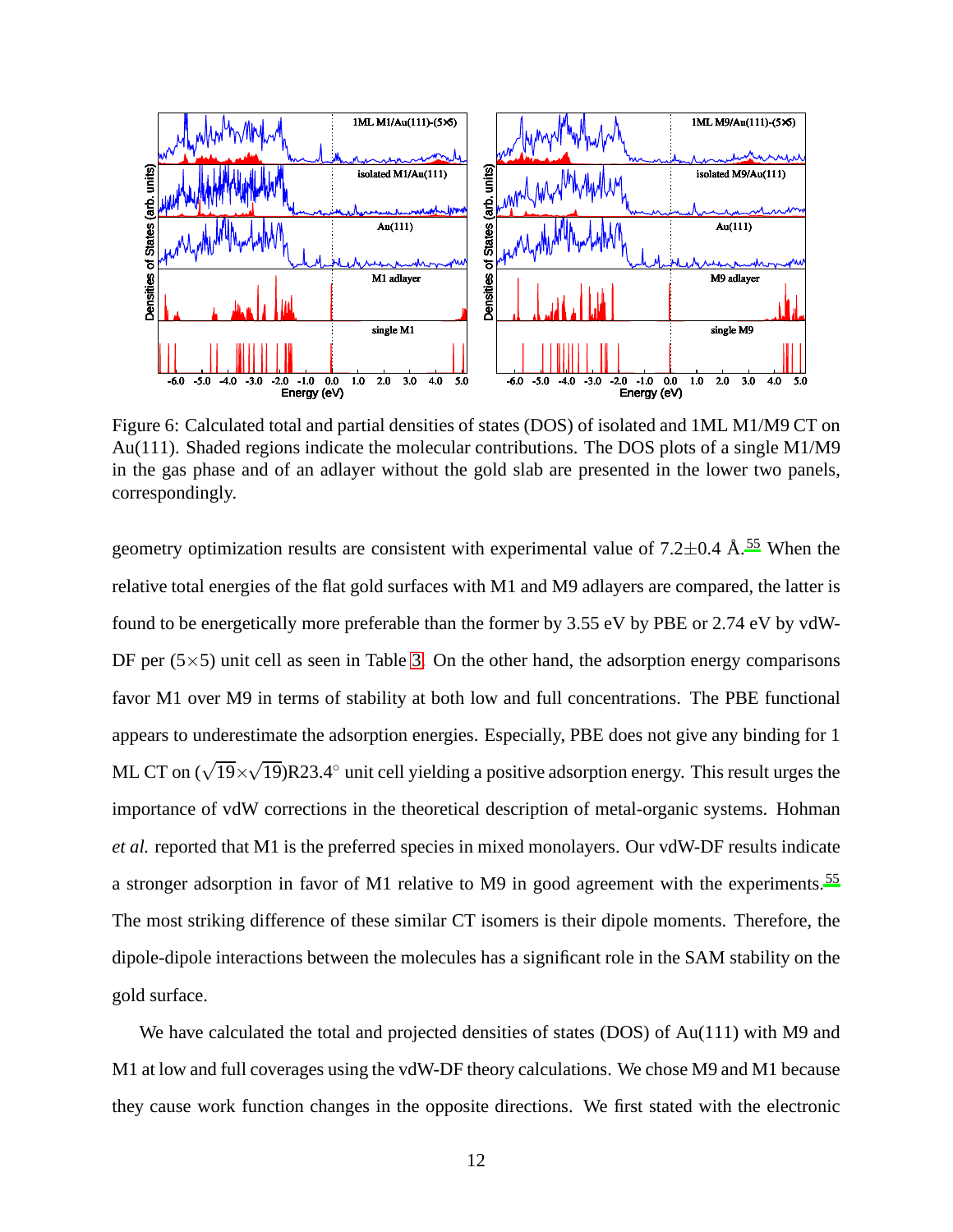structures of a single  $M9(M1)$  in the gas phase and of an  $M9(M1)$  adlayer without the gold slab as shown in the lower two panels of Fig. [6.](#page-11-0) The HOMO-LUMO separation of M9(M1) is found to be 4.4(4.7) eV. Due mostly to dipole-dipole interactions within the CT layers, the energy levels, in both cases, get slightly dispersed without showing a significant shift in their positions. The weakness of the coupling between the molecules show itself as a broadening of the energy levels mimicking a long-range correlation effect. The isolated and 1 ML M1 on Au(111) show similar characteristics. However, they differ from the M1 cases for which gold slab is absent. Due to the formation of strong Au-S bonds the DOS contributions of M1 species exhibit a significant red shift in the energy spectra of CT-Au(111) systems. Similar conclusions can be drawn for the M9 case. On the other hand, one can notice that M1 peak positions energetically lie lower relative to those of M9. Therefore, the binding characteristics of M1 is favored over M9. This result is also consistent with our calculated adsorption energies in Table [3.](#page-10-1) Although the dipole-dipole interactions are weak in SAMs, the inclusion of vdW correction terms in the description of electronic structures of organic-metal interfaces becomes important.

## **Conclusions**

We carried out periodic density functional theory calculations by considering isolated and full adlayer of carboranethiol isomers on the Au(111) surface. In order to quantitatively show the effect of the long-range correlations on both the final geometries of CT-metal composite systems and their electronic structures, we included dispersive forces in a self-consistent implementation of the vdW-DF method. Then comparisons were made with the results obtained using the standard exchange-correlation functional.

Isolated carboranethiols prefer the hollow site for dissociative adsorption on the gold (111) surface by forming strong Au-S bonds. PBE calculations indicate that M4 has the lowest total energy among the other isomers in the gas phase. M1 has a dipole moment almost parallel to the surface while M9 has a moment nominally along the surface normal. Their 1 ML results indicate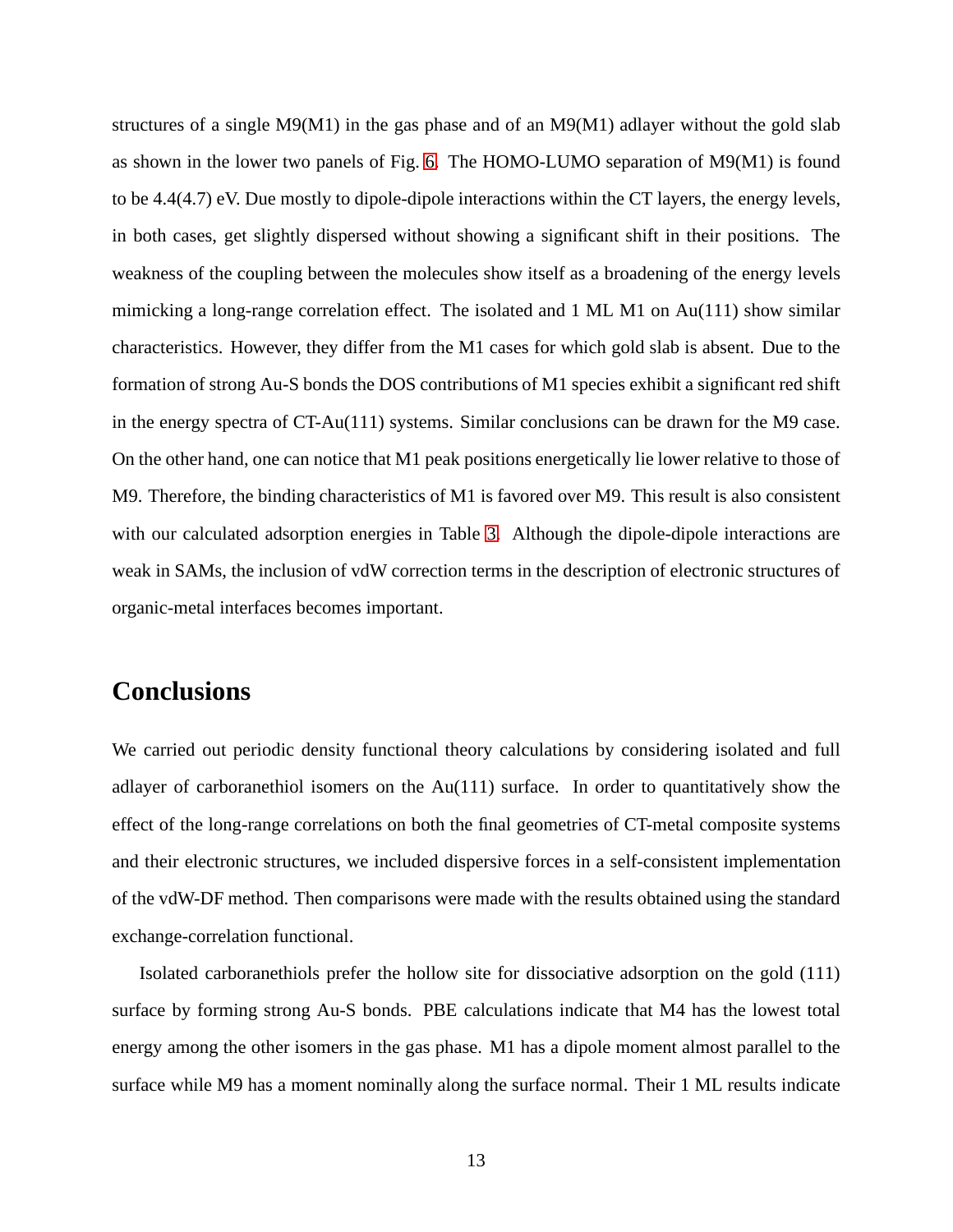the role of the moment orientation on the relative total supercell energies of SAMs. The total energy of Au(111) with a full monolayer of M9 is always lower that that of M1 with both the PBE and the optB86b-vdW functionals. On the other hand, M1 is more preferable than M9 in terms of stability since it always gives relatively stronger binding in both isolated and monolayer structures due to more favorable dipole-dipole interactions in SAMs.

The LDA tends to underestimate the adsorption energies because of improper description of the long-range correlations. PBE calculations favor a  $(5\times5)$  film phase between the two competing surface structures since the dissociative adsorption energy per CT appears to be positive on  $(\sqrt{19} \times$  $\sqrt{19}$ )R23.4° structure. The inclusion of vdW interactions correct the average adsorption energy per CT of the latter phase to be slightly negative. Nevertheless, vdW-DF calculations still energetically prefer the  $(5\times5)$  geometry. Therefore, the vdW corrections are important to get reasonable results for carboranethiol-metal systems.

#### **Acknowledgements**

This work was financially supported by TUBİTAK under grant no. 213M182. EM and GG also acknowledge partial support from Balıkesir University through BAP 2015/194.

#### **References**

- <span id="page-13-0"></span>(1) Frasconi, M.; Mazzei, F.; Ferri, T. Protein immobilization at gold-thiol surfaces and potential for biosensing. *Anal. Bioanal. Chem.* **2010**, 398, 1545-1564.
- <span id="page-13-1"></span>(2) Love, J. C.; Estroff, L. A.; Kriebel, J. K.; Nuzzo, R. G.; Whitesides, G. M. Self-assembled monolayers of thiolates on metals as a form of nanotechnology. *Chem. Rev.* **2005**, 105, 1103- 1169.
- (3) Schreiber, F. Structure and growth of self-assembling monolayers. *Prog. Surf. Sci.* **2000**, 65, 151-256.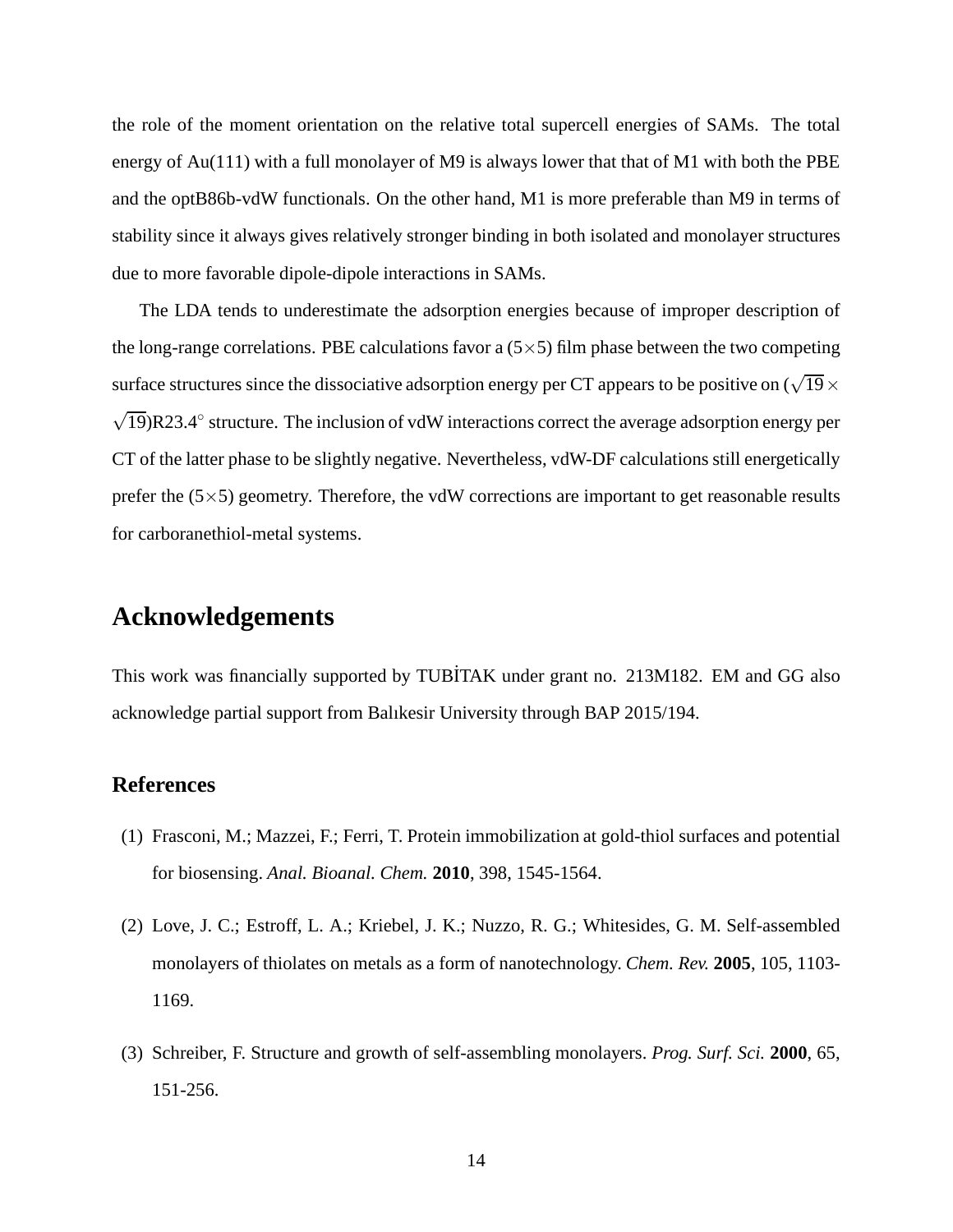- <span id="page-14-0"></span>(4) Vericat, C.; Vela, M. E.; Benitez, G.; Carro, P.; Salvarezza, R. C. Self-assembled monolayers of thiols and dithiols on gold: new challenges for a well-known system. *Chem. Soc. Rev.* **2010**, 39, 1805-1834.
- (5) Albayrak, E.; Karabuga, S.; Bracco, G.; Danisman, M. F. Investigation of the deposition and thermal behavior of striped phases of unsymmetric disulfide self-assembled monolayers on Au (111): The case of 11-hydroxyundecyl decyl disulfide. *J. Chem. Phys.* **2015**, 142, 014703.
- (6) Albayrak, E.; Karabuga, S.; Bracco, G.; Danisman, M. F. 11-Hydroxyundecyl octadecyl disulfide self-assembled monolayers on Au(111). *Appl. Surf. Sci.* **2014**, 311, 643-647.
- <span id="page-14-1"></span>(7) Albayrak, E.; Danisman, M. F. Helium Diffraction Study of Low Coverage Phases of Mercaptoundecanol and Octadecanethiol Self-Assembled Monolayers on Au(111) Prepared by Supersonic Molecular Beam Deposition. *J. Phys. Chem. C* **2013**, 117, 9801-9811.
- <span id="page-14-2"></span>(8) Grönbeck, H.; Curioni, A.; Andreoni, W. Thiols and Disulfides on the Au(111) Surface: The Headgroup-Gold Interaction. *J. Am. Chem. Soc.* **2000**, 122, 3839-3842.
- (9) Ferrighi, L.; Pan, Y.-X.; Grönbeck H.; Hammer, B. Study of Alkylthiolate Self-assembled Monolayers on Au(111) Using a Semilocal meta-GGA Density Functional. *J. Phys. Chem. C* **2012**, 116, 7374-7379.
- (10) Hayashi, T.; Morikawa, Y.; Nozoye, H. Adsorption state of dimethyl disulfide on Au(111): Evidence for adsorption as thiolate at the bridge site. *J. Chem. Phys.* **2001**, 114, 7615-7621.
- (11) Grönbeck, H.; Häkkinen, H.; Whetten, R. L. Gold-thiolate complexes form a unique  $c(4\times2)$ structure on Au(111). *J. Phys. Chem. C* **2008**, 112, 15490-15492.
- (12) Grönbeck, H.; Häkkinen, H. Polymerization at the Alkylthiolate-Au(111) Interface. *J. Phys. Chem. B* **2007**, 111, 3325-3327.
- (13) Yourdshahyan, Y.; Rappe, A. M. Structure and energetics of alkanethiol adsorption on the Au(111) surface. *J. Chem. Phys.* **2002**, 117, 825-833.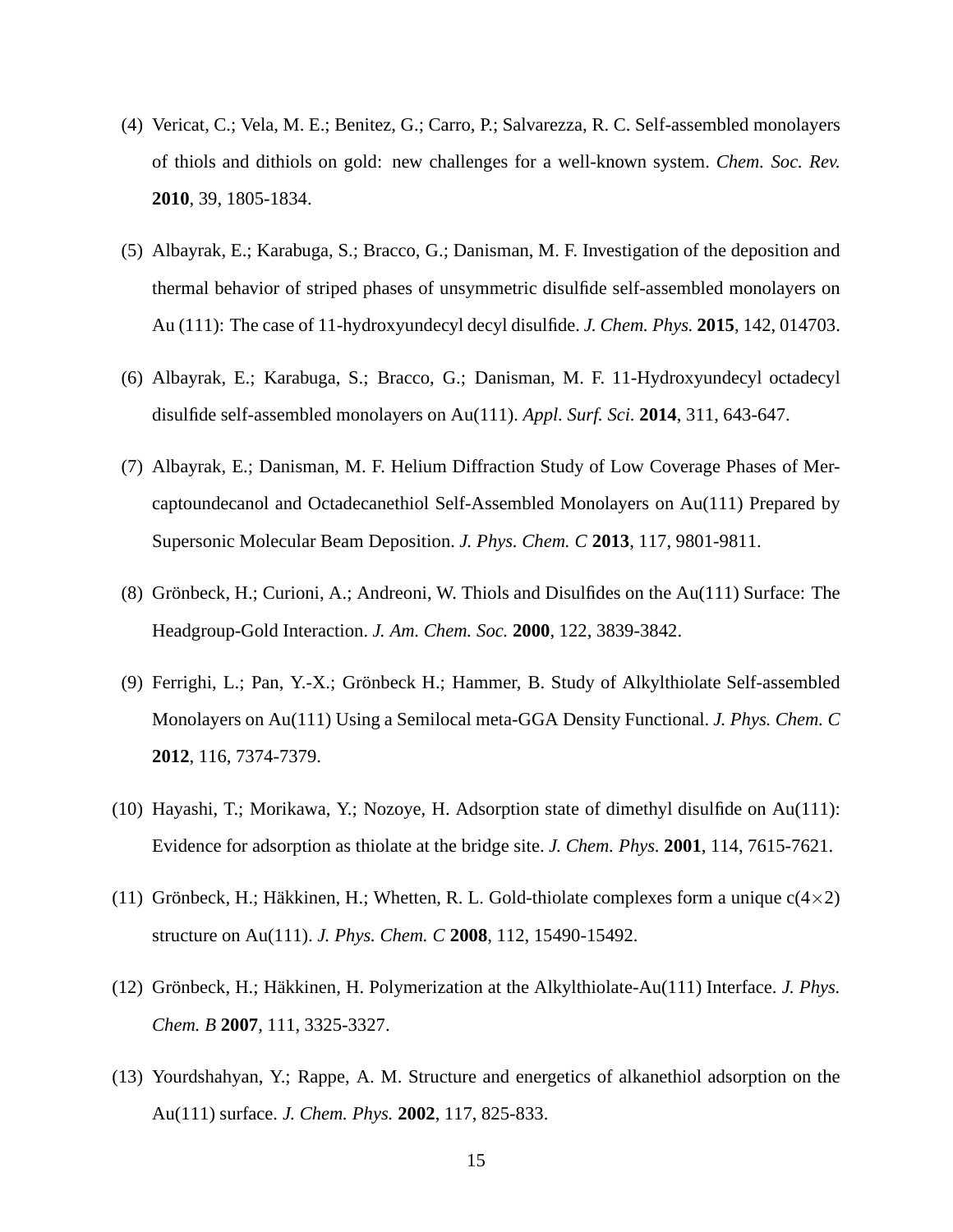- (14) Yourdshahyan, Y.; Zhang, H. K.; Rappe, A. M. *n*-alkyl thiol head-group interactions with the Au(111) surface. *Phys. Rev. B* **2001**, 63, 081405(R).
- (15) Vargas, M. C.; Giannozzi, P.; Selloni, A.; Scoles, G. Coverage-Dependent Adsorption of CH3S and (CH3S)<sup>2</sup> on Au(111): a Density Functional Theory Study. *J. Phys. Chem. B* **2001**, 105, 9509-9513.
- (16) Molina, L. M.; Hammer, B. Theoretical study of thiol-induced reconstructions on the Au(111) surface. *Chem. Phys. Lett.* **2002**, 360, 264-271.
- <span id="page-15-3"></span>(17) Otálvaro, D.; Veening, T.; Brocks, G. Self-Assembled Monolayer Induced Au(111) and Ag(111) Reconstructions: Work Functions and Interface Dipole Formation. *J. Phys. Chem. C* **2012**, 116 7826-7837.
- <span id="page-15-0"></span>(18) Rusu, P. C.; Brocks, G. Surface Dipoles and Work Functions of Alkylthiolates and Fluorinated Alkylthiolates on Au(111). *J. Phys. Chem. B* **2006**, 110, 22628-22634.
- (19) Fertitta, E.; Voloshina, E.; Paulus, B. Adsorption of multivalent alkylthiols on Au(111) surface: insights from DFT. *J. Comput. Chem.* **2014**, 35, 204-213.
- <span id="page-15-1"></span>(20) Abu-Husein, T.; Schuster, S.; Egger, D. A.; Kind, M.; Santowski, T.; Wiesner, A.; Chiechi, R.; Zojer, E.; Terfort, A.; Zharnikov, M. The Effects of Embedded Dipoles in Aromatic Self-Assembled Monolayers. *Adv. Funct. Mat.* **2015**, 25, 3943-3957.
- <span id="page-15-2"></span>(21) Verwuester, E.; Hofmann, O. T.; Egger, D. A.; Zojer, E. Electronic Properties of Biphenylthiolates on Au(111): The Impact of Coverage Revisited. *J. Phys. Chem. C* **2015**, 119, 7817- 7825.
- (22) Fajin, J. L. C.; Teixeira, F.; Gomes, J. R. B.; Cordeiro, M. N. D. S. Effect of van der Waals interactions in the DFT description of self-assembled monolayers of thiols on gold. *Theo. Chem. Acc.* **2015**, 134, 1-13.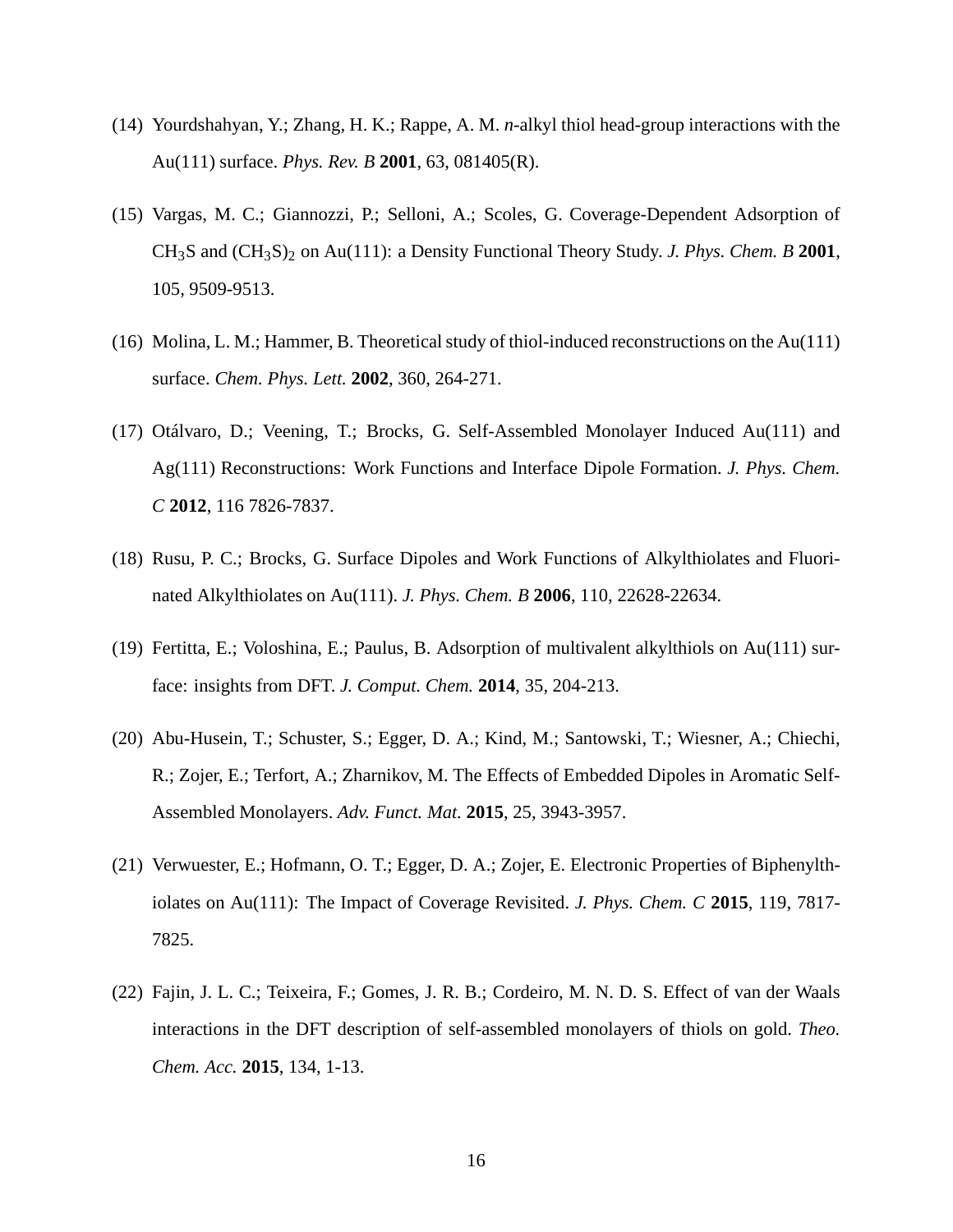- (23) Lustemberg, P. G.; Abufager, P. N.; Martiarena, M. L.; Busnengo, H. F. Adsorption of methanethiol on Au(1 1 1): Role of hydrogen bonds. *Chem. Phys. Lett.* **2014**, 610, 381-387.
- (24) Wang, Y.; Solano Canchaya, J. G.; Dong, W.; Alcami, M.; Busnengo, H. F.; Martin, F. Chain-Length and Temperature Dependence of Self-Assembled Monolayers of Alkylthiolates on Au(111) and Ag(111) Surfaces. *J. Phys. Chem. A* **2014**, 118, 4138-4146.
- (25) Torres, E.; Blumenau, A. T.; Biedermann, P. U. Steric and chain length effects in the  $(\sqrt{3} \times$ √ 3)R30◦ structures of alkanethiol self-assembled monolayers on Au(111). *Chemphyschem* **2011**, 12, 999-1009.
- (26) Torres, E.; Blumenau, A. T.; Biedermann, P. U. Mechanism for phase transitions and vacancy island formation in alkylthiol/Au(111) self-assembled monolayers based on adatom and vacancy-induced reconstructions. *Phys. Rev. B* **2009**, 79, 075440.
- (27) Longo, G. S.; Bhattacharya, S. K.; Scandolo, S. A molecular dynamics study of the role of adatoms in SAMs of methylthiolate on Au(111): A new force field parameterized from ab initio calculations. *J. Phys. Chem. C* **2012**, 116, 14883-14891.
- (28) Cossaro, A.; Mazzarello, R.; Rousseau, R.; Casalis, L.; Verdini, A.; Kohlmeyer, A.; Floreano, L.; Scandolo, S.; Morgante, A.; Klein, M. L.; Scoles, G. X-ray Diffraction and Computation Yield the Structure of Alkanethiols on Gold(111). *Science* **2008**, 321, 943-946.
- (29) Mazzarello, R.; Cossaro, A.; Verdini, A.; Rousseau, R.; Casalis, L.; Danisman, M. F.; Floreano, L.; Scandolo, S.; Morgante, A.; Scoles, G. Structure of a  $CH_3S$  Monolayer on Au(111) Solved by the Interplay between Molecular Dynamics Calculations and Diffraction Measurements. *Phys. Rev. Lett.* **2007**, 98, 016102.
- <span id="page-16-0"></span>(30) Rousseau, R.; De Renzi, V.; Mazzarello, R.; Marchetto, D.; Biagi, R.; Scandolo, S.; del Pennino, U. Interfacial Electrostatics of Self-Assembled Monolayers of Alkane Thiolates on Au(111): Work Function Modification and Molecular Level Alignments. *J. Phys. Chem. B* **2006**, 110, 10862-10872.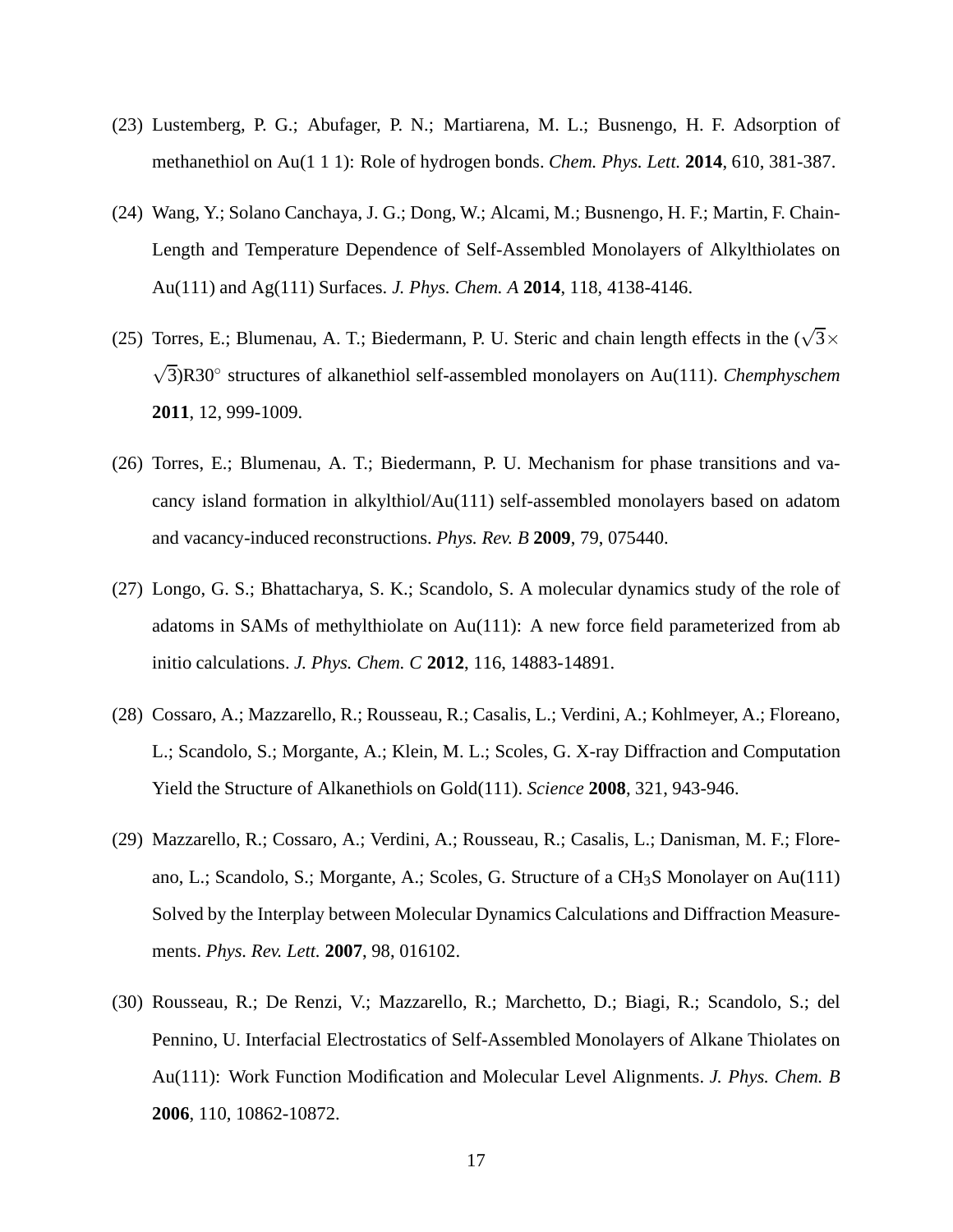- <span id="page-17-1"></span>(31) De Renzi, V.; Rousseau, R.; Marchetto, D.; Biagi, R.; Scandolo S.; del Pennino, U. Metal Work-Function Changes Induced by Organic Adsorbates: A Combined Experimental and Theoretical Study. *Phys. Rev. Lett.* **2005**, 95, 046804.
- (32) Zhang, L. Z.; Goddard, W. A.; Jiang, S. Y. Molecular simulation study of the  $c(4\times2)$  superlattice structure of alkanethiol self-assembled monolayers on Au(111). *J. Chem. Phys.* **2002**, 117, 7342-7349.
- (33) Fischer, D.; Curioni, A.; Andreoni, W. Decanethiols on Gold: The Structure of Self-Assembled Monolayers Unraveled with Computer Simulations. *Langmuir* **2003**, 19, 3567- 3571.
- <span id="page-17-2"></span>(34) Osella, S.; Cornil, D.; Cornil, J. Work function modification of the (111) gold surface covered by long alkanethiol-based self-assembled monolayers. *Phys. Chem. Chem. Phys.* **2014**, 16, 2866-2873.
- (35) Barmparis, G. D.; Honkala, K.; Remediakis, I. N. Thiolate adsorption on Au(hkl) and equilibrium shape of large thiolate-covered gold nanoparticles. *J. Chem. Phys.* **2013**, 138, 064702.
- (36) Wang, J.-G.; Selloni, A. Influence of End Group and Surface Structure on the Current-Voltage Characteristics of Alkanethiol Monolayers on Au(111). *J. Phys. Chem. A* **2007**, 111, 12381- 12385.
- (37) Wang, J.-G.; Selloni, A. The  $c(4\times2)$  Structure of Short- and Intermediate-Chain Length Alkanethiolate Monolayers on Au(111): A DFT Study. *J. Phys. Chem. C* **2007**, 111, 12149-12151.
- (38) Sun, Q.; Selloni, A. Interface and Molecular Electronic Structure vs Tunneling Characteristics of CH3- and CF3-Terminated Thiol Monolayers on Au(111). *J. Phys. Chem. A* **2006**, 110, 11396-11400.
- <span id="page-17-0"></span>(39) De Renzi, V.; Di Felice, R.; Marchetto, D.; Biagi, R.; del Pennino U.; Selloni, A. Ordered (3×4) High-Density Phase of Methylthiolate on Au(111). *J. Phys. Chem. B* **2004**, 108, 16-20.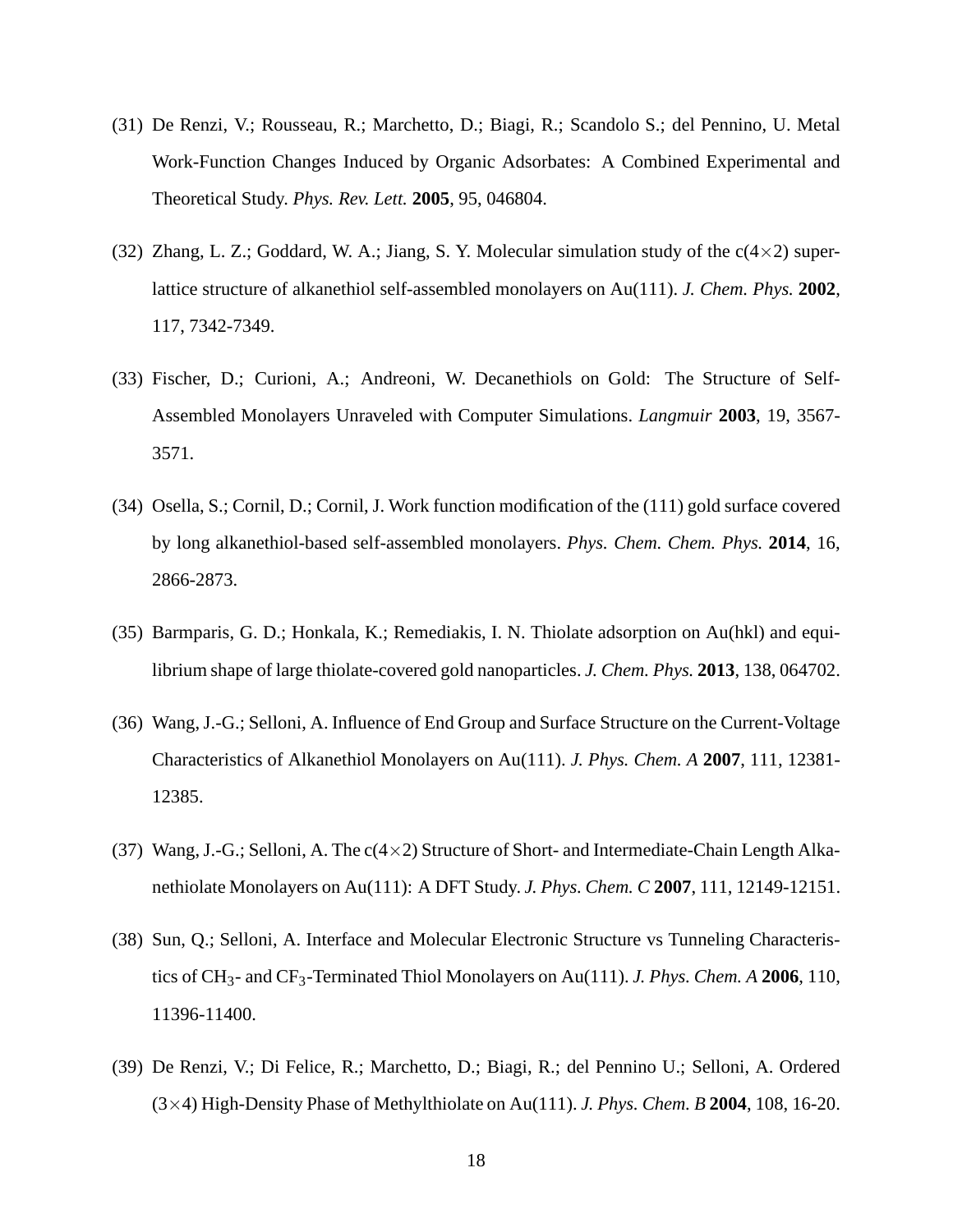- <span id="page-18-0"></span>(40) Heimel, G.; Romaner, L.; Zojer, E.; Bredas, J.-L. The Interface Energetics of Self-Assembled Monolayers on Metals. *Acc. Chem. Res.* **2008**, 41, 721-729.
- <span id="page-18-1"></span>(41) Campbell, I. H.; Rubin, S.; Zawodzinski, T. A.; Kress, J. D.; Martin, R. L.; Smith, D. L.; Barashkov, N. N.; Ferraris, J. P. Controlling Schottky energy barriers in organic electronic devices using self-assembled monolayers. *Phys. Rev. B* **1996**, 54, 14321-14324.
- (42) Chen, C.-Y.; Wu, K.-Y.; Chao, Y.-C.; Zan, H.-W.; Meng, H.-F.; Tao, Y.-T. Concomitant tuning of metal work function and wetting property with mixed self-assembled monolayers. *Org. Elect.* **2011**, 12, 148-153.
- (43) Venkataraman, N. V.; Zuercher, S.; Rossi, A.; Lee, S.; Naujoks N.; Spencer, N. D. Spatial Tuning of the Metal Work Function by Means of Alkanethiol and Fluorinated Alkanethiol Gradients. *J. Phys. Chem. C* **2009**, 113, 5620-5628.
- (44) Alloway, D. M.; Graham, A. L.; Yang, X.; Mudalige, A.; ColoradoJr., R.; Wysocki, V. H.; Pemberton, J. E.; Lee, T. R.; Wysocki, R. J.; Armstrong, N. R. Tuning the Effective Work Function of Gold and Silver Using <sup>ω</sup>-Functionalized Alkanethiols: Varying Surface Composition through Dilution and Choice of Terminal Groups. *J. Phys. Chem. C* **2009**, 113, 20328- 20334.
- (45) Wu, K.-Y.; Yu , S.-Y.; Tao, Y.-T. Continuous Modulation of Electrode Work Function with Mixed Self-Assembled Monolayers and Its Effect in Charge Injection. *Langmuir* **2009**, 25, 6232-6238.
- <span id="page-18-2"></span>(46) Xu, Y.; Baeg, K.-J.; Park, W.-T.; Cho, A.; Choi, E.-Y.; Noh, Y.-Y. Regulating Charge Injection in Ambipolar Organic Field-Effect Transistors by Mixed Self-Assembled Monolayers. *ACS Appl. Mater. Interfaces* **2014**, 6, 14493-14499.
- <span id="page-18-3"></span>(47) Lubben, J. F.; Base, T.; Rupper, P.; Kunniger, T.; Machacek, J.; Guimond, S. Tuning the surface potential of Ag surfaces by chemisorption of oppositely-oriented thiolated carborane dipoles. *J. Colloid Int. Sci.* **2011**, 354, 168-174.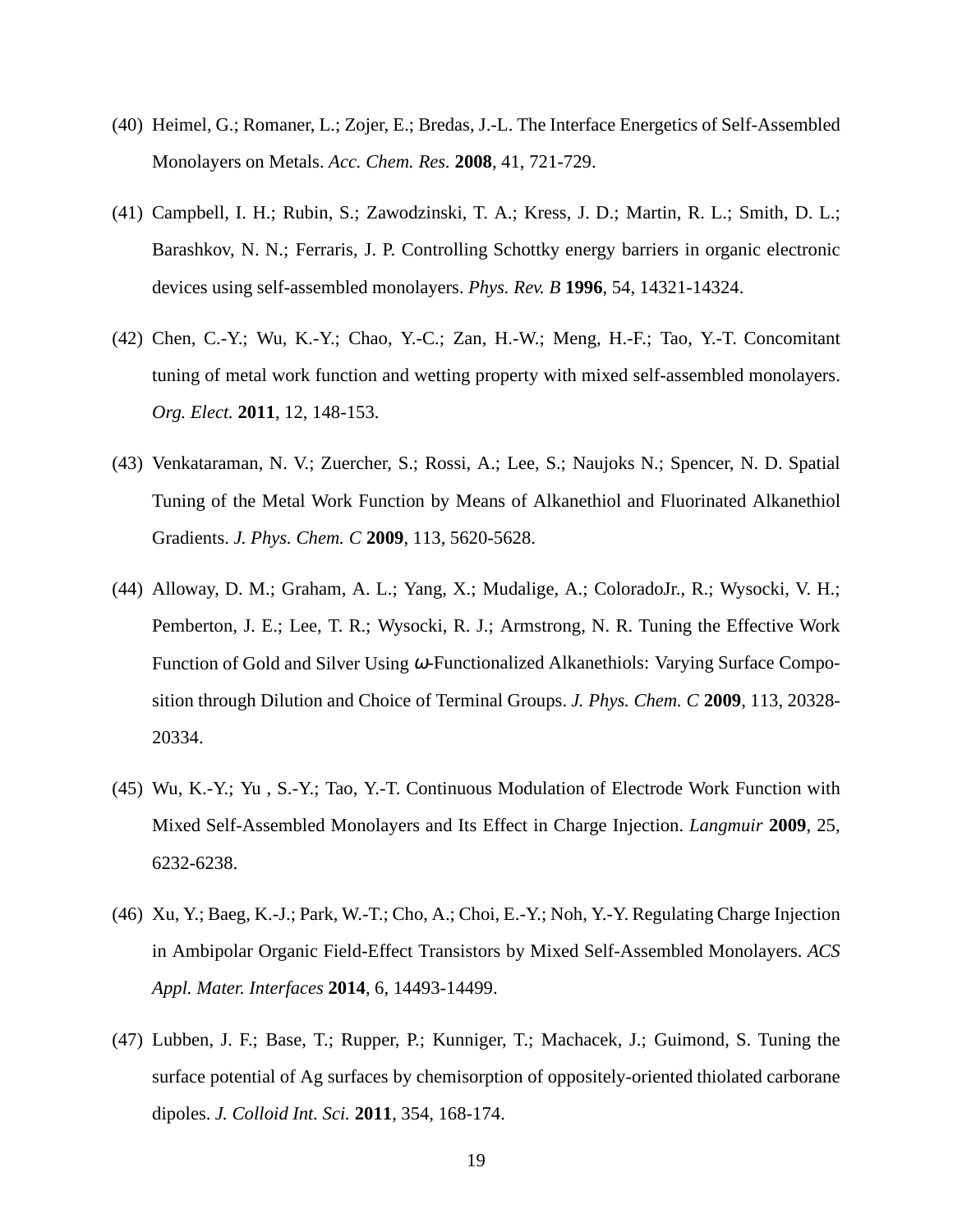- (48) Base, T.; Bastl, Z.; Havranek, V.; Lang, K.; Bould, J.; Londesborough, M. G. S.; Machacek, J.; Plesek, J. Carborane-thiol-silver interactions. A comparative study of the molecular protection of silver surfaces. *Surf. Coat. Tech.* **2010**, 204, 2639-2646.
- (49) Base, T.; Bastl, Z.; Plzak, Z.; Grygar, T.; Plesek, J.; Carr, M. J.; Malina, V.; Subrt, J.; Bohacek, J.; Vecernikova, E.; Kriz, O. Carboranethiol-Modified Gold Surfaces. A Study and Comparison of Modified Cluster and Flat Surfaces. *Langmuir* **2005**, 21, 7776-7785.
- (50) Base, T.; Bastl, Z.; Slouf, M.; Klementova, M.; Subrt, J.; Vetushka, A.; Ledinsky, M.; Fejfar, A.; Machacek, J.; Carr, M. J.; Londesborough, M. G. S. Gold Micrometer Crystals Modified with Carboranethiol Derivatives. *J. Phys. Chem. C* **2008**, 112, 14446-14455.
- (51) Scholz, F.; Nothofer, H. G.; Wessels, J. M.; Nelles, G.; von Wrochem, F.; Roy, S.; Chen, X. D.; Michl, J. Permethylated 12-Vertex *p*-Carborane Self-Assembled Monolayers. *J. Phys. Chem. C* **2011**, 115, 22998-23007.
- (52) von Wrochem, F.; Scholz, F.; Gao, D. Q.; Nothofer, H. G.; Yasuda, A.; Wessels, J. M.; Roy, S.; Chen, X. D.; Michl, J. High-Band-Gap Polycrystalline Monolayers of a 12-Vertex *p*-Carborane on Au(111). *J. Phys. Chem. Lett.* **2010**, 1, 3471-3477.
- <span id="page-19-0"></span>(53) Kim, J.; Rim, Y. S.; Liu, Y.; Serino, A. C.; Thomas, J. C.; Chen, H.; Yang, Y.; Weiss, P. S. Interface Control in Organic Electronics Using Mixed Monolayers of Carboranethiol Isomers. *Nano Lett.* **2014**, 14, 2946-2951.
- (54) Hohman, J. N.; Claridge, S. A.; Kim, M.; Weiss, P. S. Cage molecules for self-assembly. *Mater. Sci. Eng. R-Rep.* **2010**, 70, 188-208.
- <span id="page-19-1"></span>(55) Hohman, J. N.; Zhang, P.; Morin, E. I.; Han, P.; Kim, M.; Kurland, A. R.; McClanahan, P. D.; Balema V. P.; Weiss, P. S. Self-Assembly of Carboranethiol Isomers on Au111: Intermolecular Interactions Determined by Molecular Dipole Orientations. *ACS Nano* **2009**, 3, 527-536.